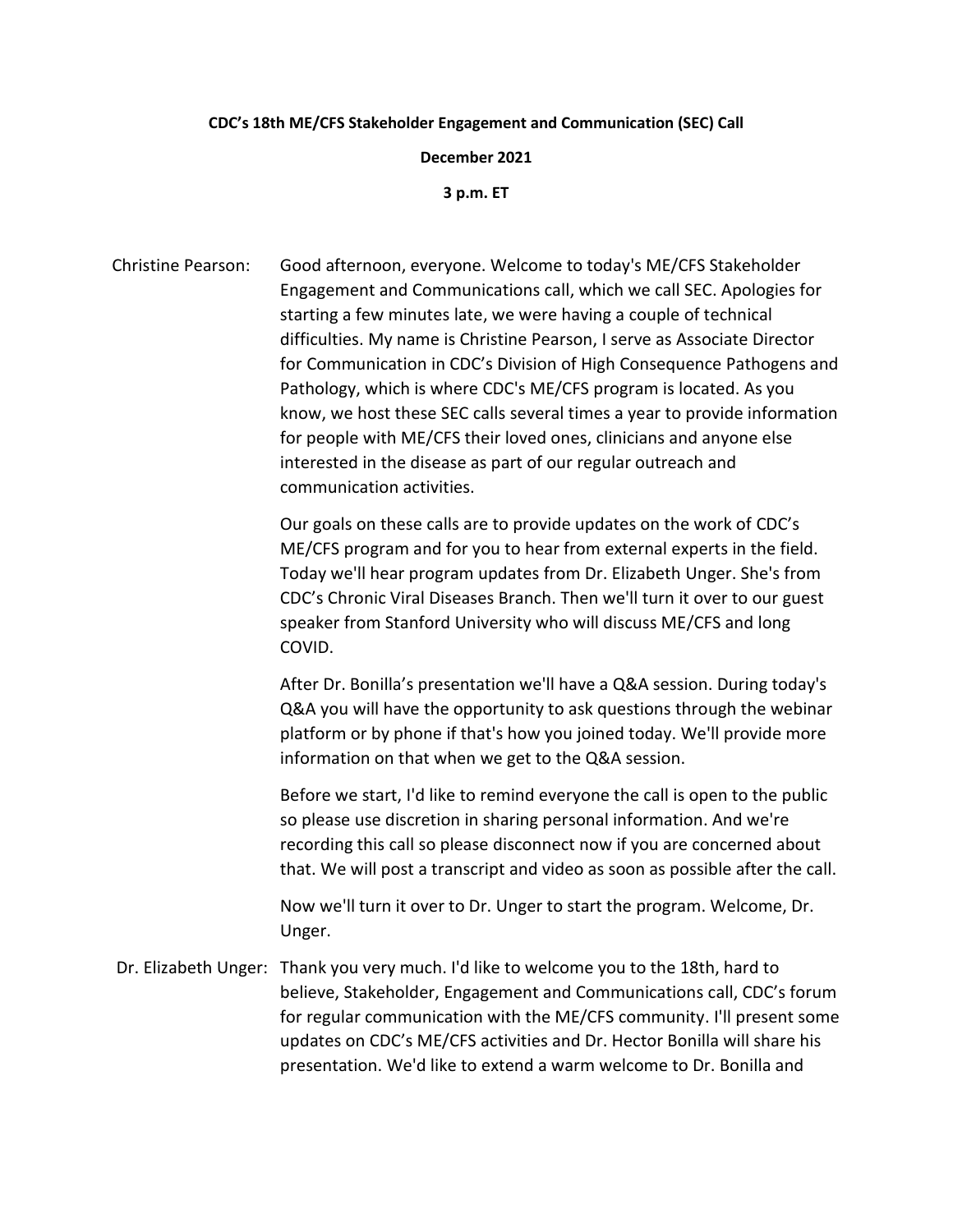thank him for taking the time to share his experiences working with ME/CFS patients.

If you have suggestions for speakers or ideas for other topics, please email us at mecfssec@cdc.gov. This is also the address to use if you'd like to be added to our email notifications about upcoming calls.

Moving on to updates, the CDC ME/CFS program recently held the third Roundtable meeting in mid-October focused on encouraging partnerships and collaborations, titled "Working Better Together." While our prior roundtables were held in person, this was held virtually due to COVID restrictions. Our contractor, McKing, was able to use the Zoom platform for sessions and created breakout groups for small group discussions. They also created an informal networking session to give people a chance to know each other a little bit.

We appreciated everyone's flexibility in adapting to the new format and hope that future sessions will once again allow us to meet in person. In preparation for the Roundtable meeting, McKing held small group phone calls with members of the ME/CFS community to get their feedback on partnership experience and ideas for discussion. Based on this feedback, the meeting focused on three topics, healthcare, workforce education, surveillance and expanding the science, and awareness and stigma.

Over the course of two afternoons, Roundtable participants heard presentations from patient organizations, healthcare providers, professional organizations and federal and state agencies. On the first day Division Deputy Director, Jennifer McQuiston welcomed meeting attendees and I gave a presentation of overview of work being done by CDC's ME/CFS program. Tim McCleod, Senior Policy Analyst, and Donovan Newton, Associate Director for Policy in the Division of High Consequence Pathogens and Pathology, presented information to help meeting participants understand ways in which CDC can have successful partnerships while adhering to policy rules and guidelines. Presentations on successful partnerships from other areas of CDC rounded out day one. Judith Griffith of HIV Prevention, Wendy Ruben from Birth Defects and Developmental Disabilities, and Michele Walsh from Population Health, all provided insights into how successful partnerships have worked for their CDC programs.

The second day consisted of virtual breakout groups divided by three topic areas. McKing asked attendees to rank their preference of topics and they were split into groups. As a floater I was able to pop into each of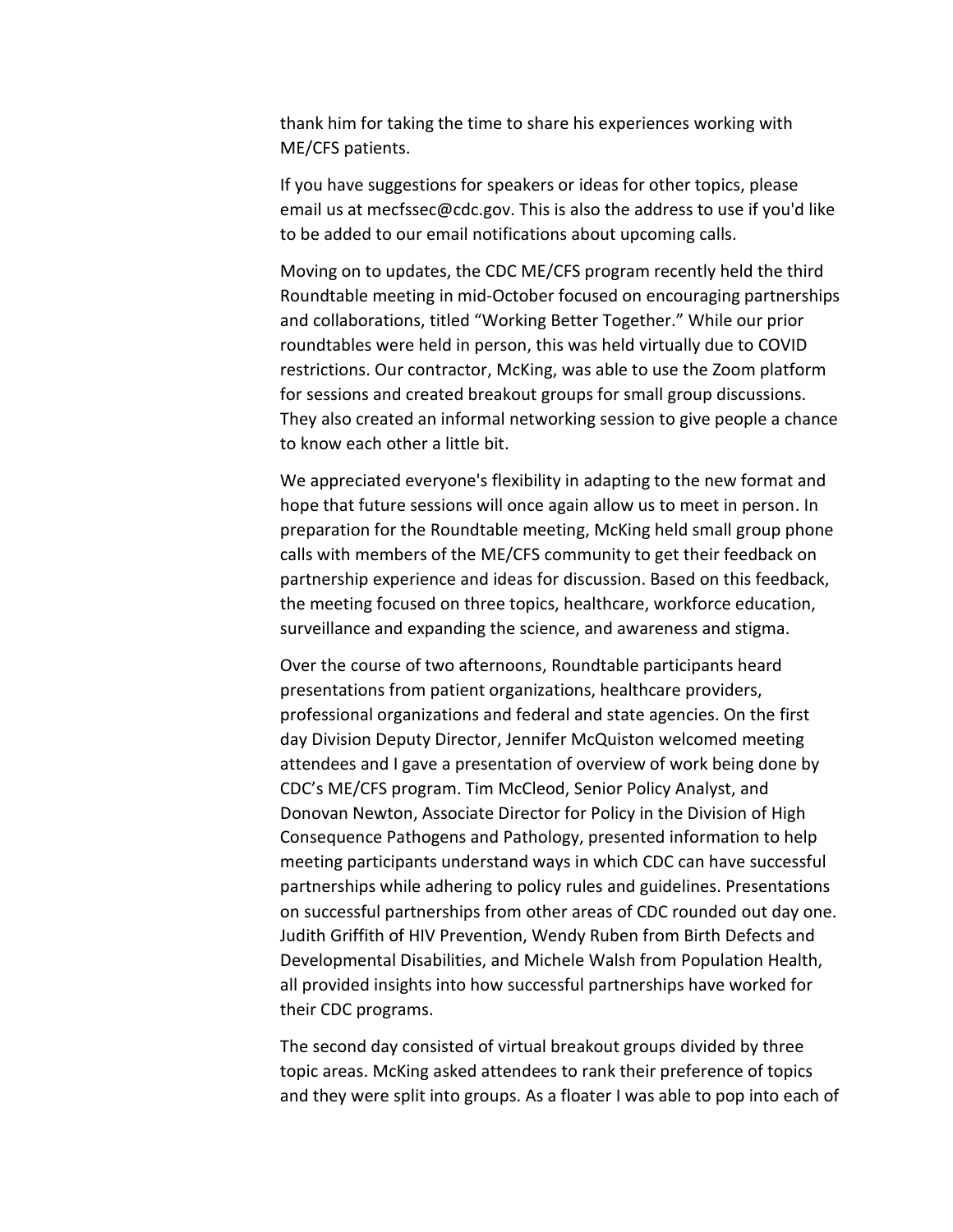the breakout groups and I found the ideas and suggestions interesting and helpful to envisioning future partnership activities. The meeting concluded with a summary of ideas from each breakout group and potential projects. Information about this Roundtable meeting including the agenda, participants and presentations have been posted to our website. We expect the summary report to be finalized and posted at the beginning of next year.

As we have discussed before, the overlap between ME/CFS and post-COVID conditions, referred to as long COVID by many of those affected, creates an opportunity to better understand both conditions and to increase awareness among healthcare providers. We are supporting two studies that will follow people who have had COVID-19 including those who have had long-term symptoms and those who have fully recovered to better understand the illness.

The first study, COVID, Understanding the Post-viral Phase, COVID-UPP, will enroll patients three to six months following their initial COVID diagnosis. This study will follow patients who continue to have fatigue and other symptoms and a comparison group who have fully recovered using online surveys to gather information about their health for three years. This will allow a description of the course of the illness over time. A subset of participants will be invited for in depth clinical and laboratory testing that will allow comparison to ME/CFS.

Another study, Research on COVID-19 Long-Term Effects and Risk Factors, COVID RELIEF, will use electronic health records to investigate conditions and characteristics that increase the chance that a person will have a severe COVID infection or an infection that leads to long-term illness. A subset of patients will be invited to participate in a biomarker study that includes an interview and laboratory testing. We expect the results will help identify risk factors for persistent illness and may identify approaches for early intervention to improve therapy.

CDC supports a modeling project that will estimate the number of people in the United States with Post COVID Conditions and an implementation research project with a federally qualified health center to build the capacity of primary care physicians to care for patients with post COVID conditions, ME/CFS and other post-infection syndromes.

In previous calls we've mentioned our new collaboration with the Emerging Infections Program and California and Kaiser Permanente in Northern California. This is the STOP ME/CFS project, standing for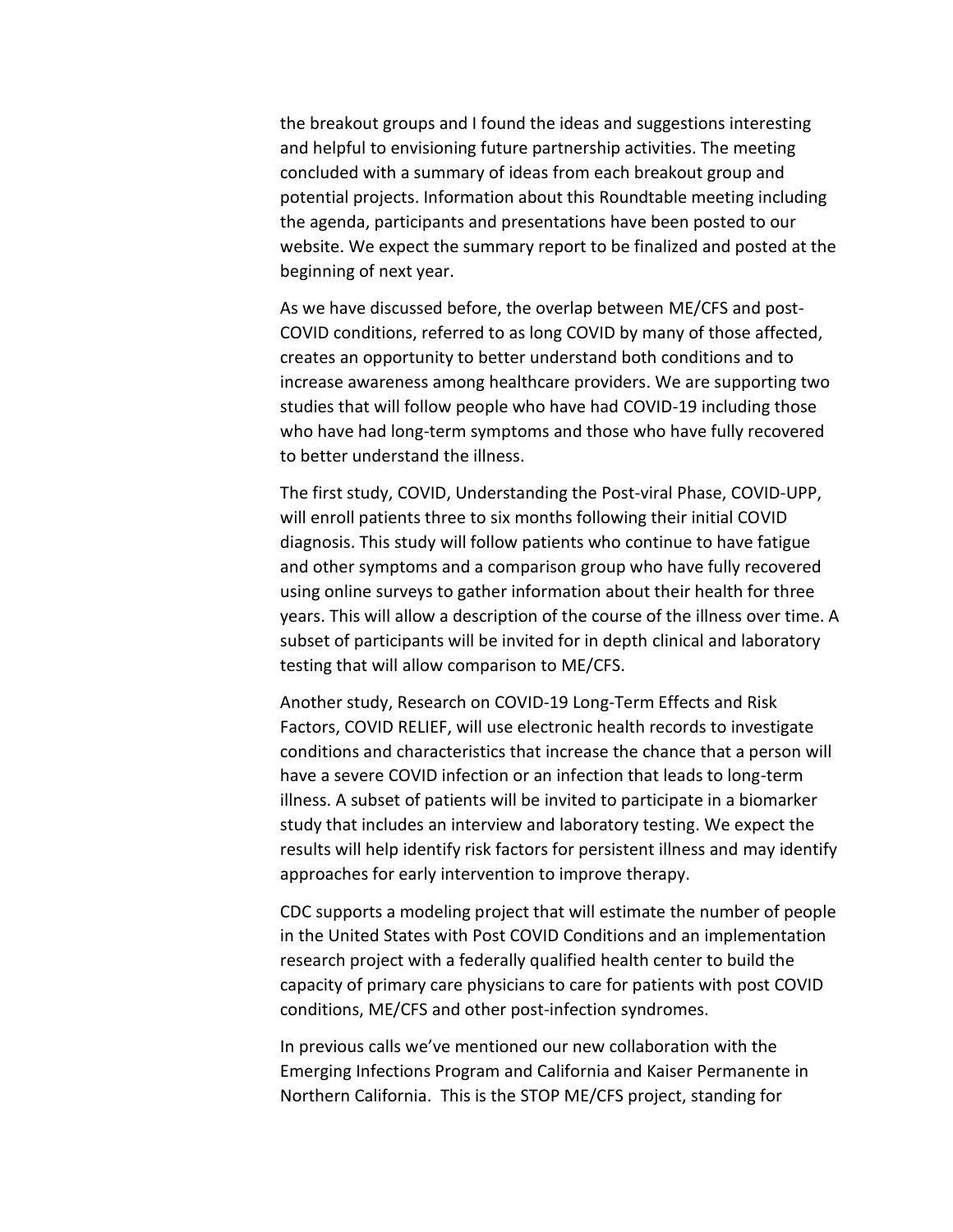Surveillance To Optimize Protocols for early identification and subgrouping of ME/CFS. Most patients with ME/CFS are diagnosed after experiencing symptoms for many years so identifying individuals much closer to the time of illness onset is a key priority.

The first phase of this project is almost finished and involves a retrospective look at Kaiser's medical records to develop an algorithm to identify patients with prolonged fatigue who are most likely to be diagnosed with ME/CFS. In phase 2 the algorithm will be used to enroll a prospective cohort of patients. We will sample adults in four study groups. Patients diagnosed with ME/CFS, patients identified by algorithm as at high risk for ME/CFS, patients identified by algorithm as moderate or low risk for ME/CFS and patients with prior COVID-19. Data will be collected through a self-administered electronic survey at baseline and at one year and will be compared among the groups. Following up on people at elevated risk of ME/CFS will allow us to describe the early onset and early course of illness for ME/CFS. Including people with a history of COVID will allow the investigation of the occurrence of ME/CFS after COVID in comparison of long term COVID symptoms with ME/CFS symptoms in people who do not have a history of COVID.

The protocol for Phase 2 is under review by Kaiser's institutional review board and we expect to start in early 2022.

We've also continued to expand our healthcare provider educational offerings. Currently three continuing educational courses are available through Medscape and a new Spotlight course has completed filming via Zoom platform. The expert faculty included the moderator, Dr. Bejamin Natelson from Ichan School of Medicine at Mount Sinai and panelists, Dr. Donna Felsenstein from Harvard Medical School, Dr. Mitchell Miglis from Stanford University and Dr. Dale Strasser from Emory University. The course title is, "A Fresh Look at ME/CFS: Diagnosis and Management of a Multisystem Illness." We anticipate having this course launched in early 2022.

For educating medical students we continue to expand our work from the Standard Patient or SP learning and training program which has been published in the Journal of Translation Behavioral Medicine and MedEd portal. The SP project is a vital tool for educating medical students and residents on ME/CFS. We have produced six videos and published one of them in MedEd Portal. Currently we're working with Dr. Howard Selinger of Quinnipiac University to evaluate a pediatric ME/CFS module. This video consists of a video and slide presentation. Medical students at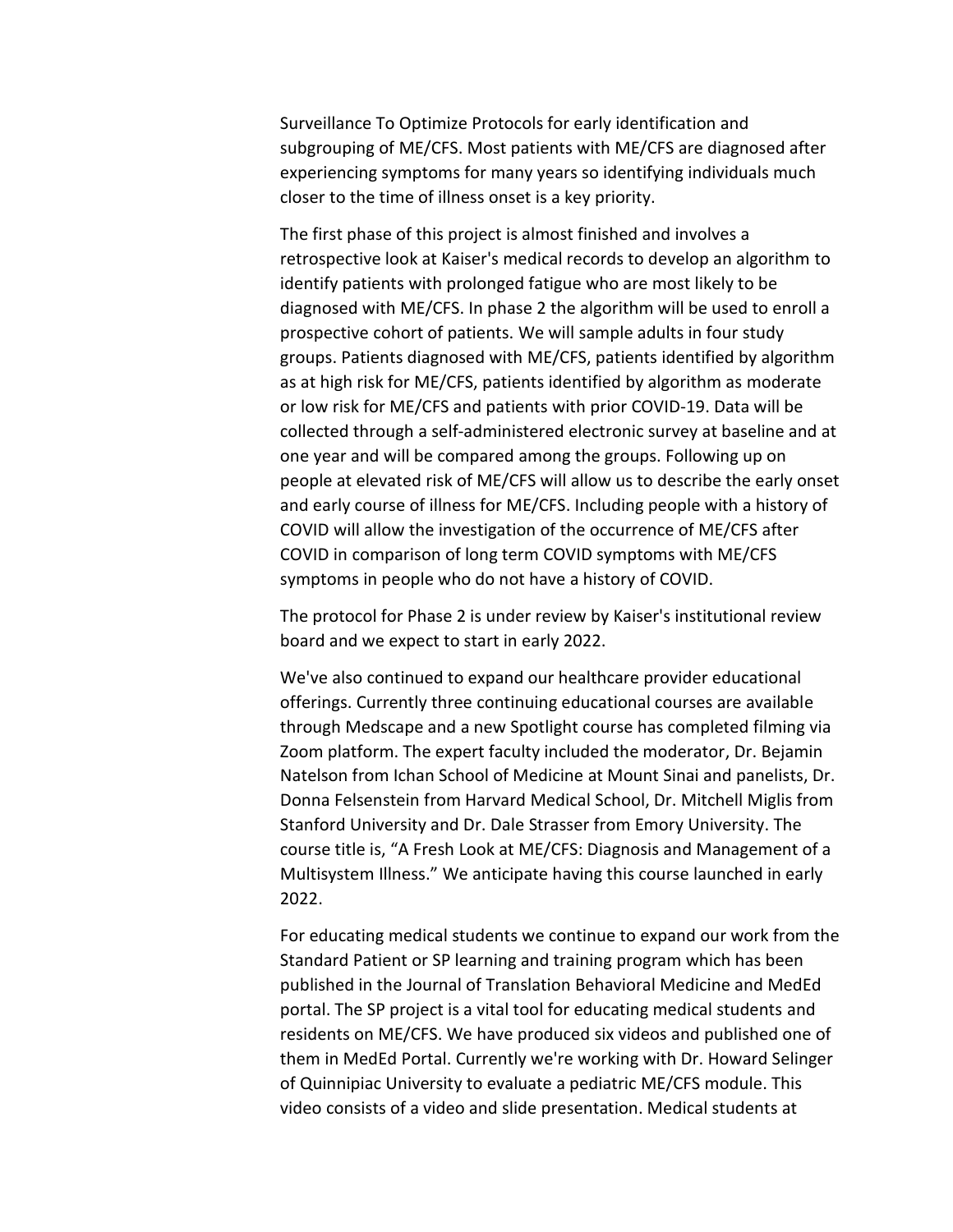Quinnipiac University will view this module and complete pre and postsession training to assess learning. When the testing is complete, we plan to publish the findings and disseminate the educational module.

Also related to pediatric ME/CFS, the phase 2 contract of the schoolbased active surveillance has been awarded to the National Association of School Nurses. The kickoff was held last this summer. Phase 2 will build upon prior work and expand our reach to include more schools in at least 10 states. Data will be collected on ME/CFS, post-COVID conditions, chronic absenteeism, and student health. Through this partnership project, we will also educate school nurses who could raise awareness of the illness and provide guidance on how to identify students with ME/CFS symptoms. Nurses can help students manage the illness and be successful in school.

Since the MCAM or multi-site clinical assessment of ME/CFS study was closed out in 2020, we have been working on five manuscripts for publication. Two of them are currently in review by journals. The first paper focuses on the work Dr. Dane Cook presented in our May SEC call, the response to exercise. The second paper assesses orthostatic intolerance using a tool called the NASA lean test. In latter stages of MCAM, all sites began using the 10-minute NASA lean test, a clinical tool brought to the group by Dr. Benjamin Natelson. He's been using this for decades. And in his hands, he includes a measurement called end Tidal CO2 which allows for identifying reduced carbon dioxide levels in the blood.

Other papers in progress include one for cognition testing presented at the recent IACFS/ME meeting. One describing the differences among patients with ME/CFS at MCAM clinical sites, and one describing the association of natural killer cell function with other measures of ME/CFS illness. We continue to work on a paper reporting on the use of PROMIS measures of sleep and pain to describe the experiences of people living with ME/CFS. We expect to have at least three of these manuscripts published next year.

We also continue to add new content to our website. There are ongoing efforts to provide more Spanish translation to our existing content. In August we posted our Patient and Healthcare Provider toolkits for both ME/CFS and Post COVID-19 Conditions in Spanish.

The voice of the patient segment featured on our website continues to grow with first-hand accounts of the disease from people living with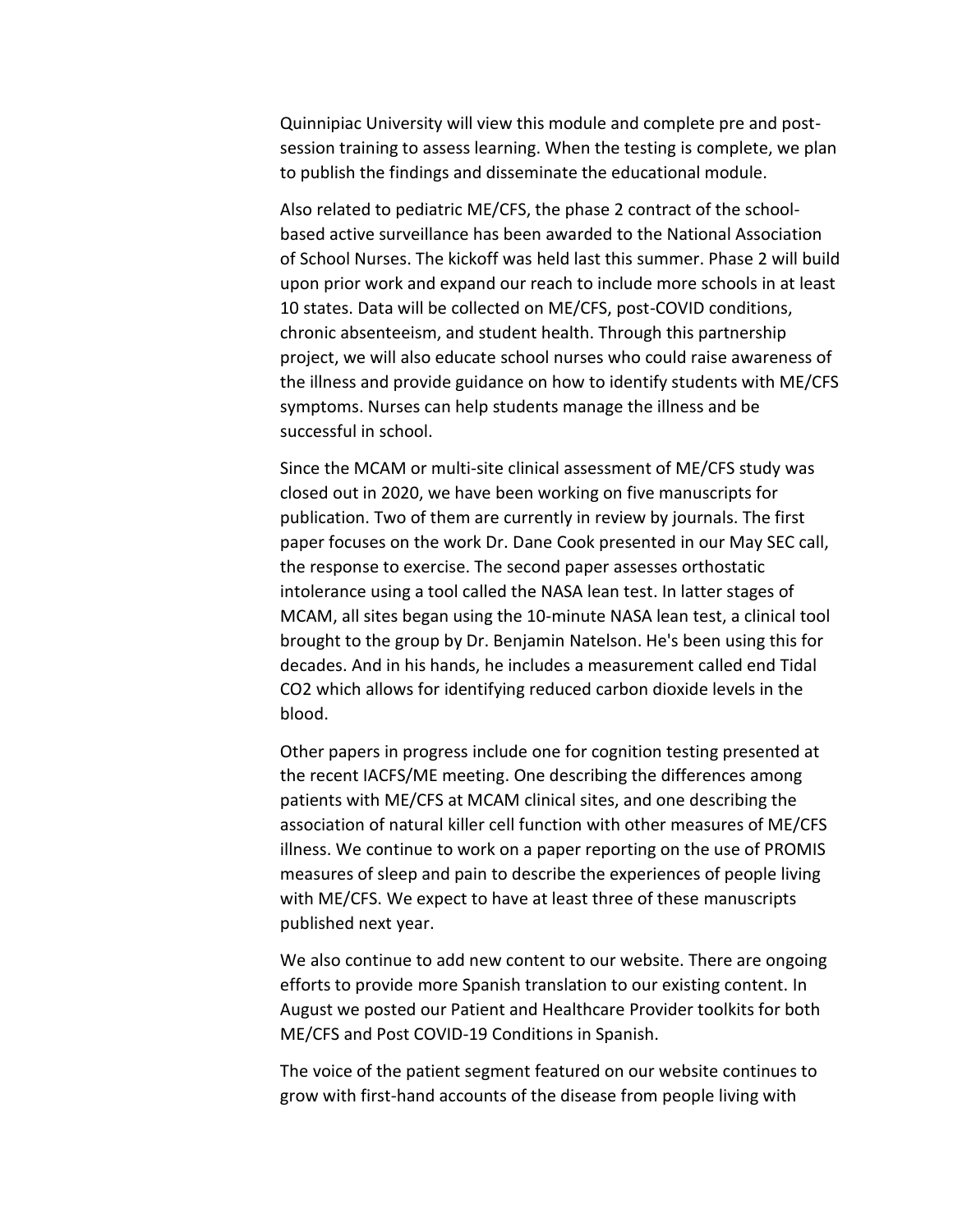ME/CFS. Our most recent post is from the perspective of a mother and son both living with ME/CFS. Over the past three years, the voice of the patient segment has garnered nearly 300,000 webpage views. We're working on a new post which should be posted by the end of the year.

Finally, I'd like to update you on the report of the systematic review of evidence related to the management of ME/CFS. As you likely remember, we undertook the systematic review as the first step in what we hoped would lead to the development of comprehensive ME/CFS treatment guidelines. We are committed to advancing the research and supporting the ME/CFS community. However, we recognize that the systematic review did not provide enough evidence to move forward with treatment recommendations at this time. So, despite the fact that improving clinical care remains a critical issue, we feel it is in the best interests to not proceed. In the interest of transparency, we will be posting the final report, comments received, and responses to these comments on our ME/CFS website. We will not be publishing the systematic review in a peer reviewed journal. I want to note that with the posting of the systematic review, we're not endorsing specific studies. But we do want the information to be available should others in the ME/CFS field undertake a review of the literature in the future. We continue to provide other resources that clinicians can refer to such as a link to the ME/CFS clinician coalition website and the IACFS primer. We will also be adding a link to the United Kingdom National Institute for health and Care Excellence or NICE guidelines that were published the end of October 2021.

Now I would like to introduce our guest speaker, Dr. Hector Bonilla. Dr. Bonilla is a Clinical Associate Professor of Infectious Diseases with Stanford University Medical Center. Dr. Bonilla received his medical degree from the Universidad del Valle School of Medicine in Cali, Colombia. After completing his residency at Sinai Hospital of Detroit, he moved to the University of Michigan where he completed a fellowship in infectious diseases. He spent much of his career in clinical management of HIV and AIDS and hepatitis C at Louisiana State University. In 2018 he received a Ramsay award from Solve ME/CFS Initiative for his work on a genetics project encompassing ME/CFS and the herpes virus. Welcome, Dr. Bonilla.

Dr. Hector Bonilla: Can I share my screen? Okay. Got it. Okay. Thank you for the organizers of this meeting for inviting me here to share my experience in working in post-COVID. I'm going to divide this kind of presentation in different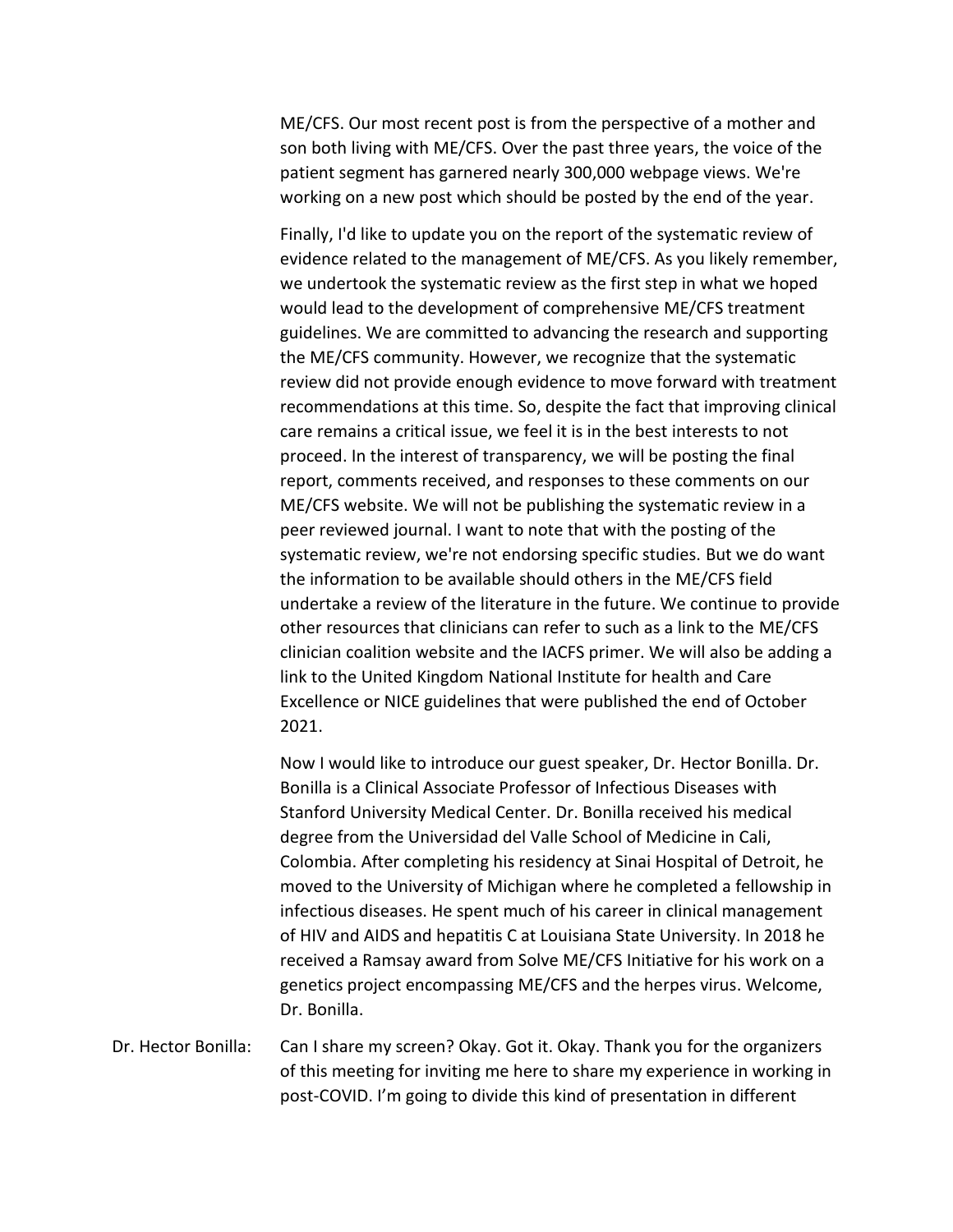sections, the first section is definitions of diagnosis of chronic fatigue syndrome as well as post-COVID syndromes. The second section is going to be chronic fatigue syndrome and post-COVID area. The last section is what we learned from both, from ME Chronic Fatigue Syndrome ME/CFS and what we learned from a post-COVID ME/CFS.

Next slide. So, I have no conflict of interest.

Next. So, on the definition of chronic fatigue syndrome have been based on a cluster of symptoms. I have involved over time. There is no biomarker or blood test can define as chronic fatigue syndrome. The definition is based on symptoms put together helping them find this illness. In 1994 the CDC pulled the Fukuda criteria and based the most important definition is severe and profound fatigue. After being explored all possible causes of fatigue and the symptoms of fatigue have been persistent for longer than six months. Other criteria like Canadian consensus criteria emerged in 2010. In this kind of criteria, they outlined a post exertional malaise or PEM or "crashes" as well as pain and the symptoms persistent for longer than six months. The more recent criteria for chronic fatigue syndrome came from IOM in 2015. Next slide, please.

So, in this kind of criteria, they proposed five main symptoms, the first one three are essential and one or both of them could be considered for make a diagnosis of chronic fatigue syndrome. The first is the fatigue. The fatigue had to very specific characteristic, it had to be onset severe incapacitated fatigue that interfered with a person's personal, social, educational, and professional life and fatigue that lasts longer than six months is not alleviated by rest and is not related with overdoing too much exercise.

The second criteria is post exertional malaise or crashes they allow the patient to experience after physical activity stress or too much overstimulation and exacerbation of symptoms and sometimes could be delay in presentation. The unrefreshing sleep are people after having a night long hours of sleeping they get up exhausted and sometimes these symptoms could be very incapacitating for patients, worse part of the day could be when they're waking up.

There are two additional symptoms cognitive impairment, people call brain fog, that includes problems with cognition, memory, concentration, process information, and the orthostatic intolerance that could be an indicator of autonomic dysfunctions in those patients.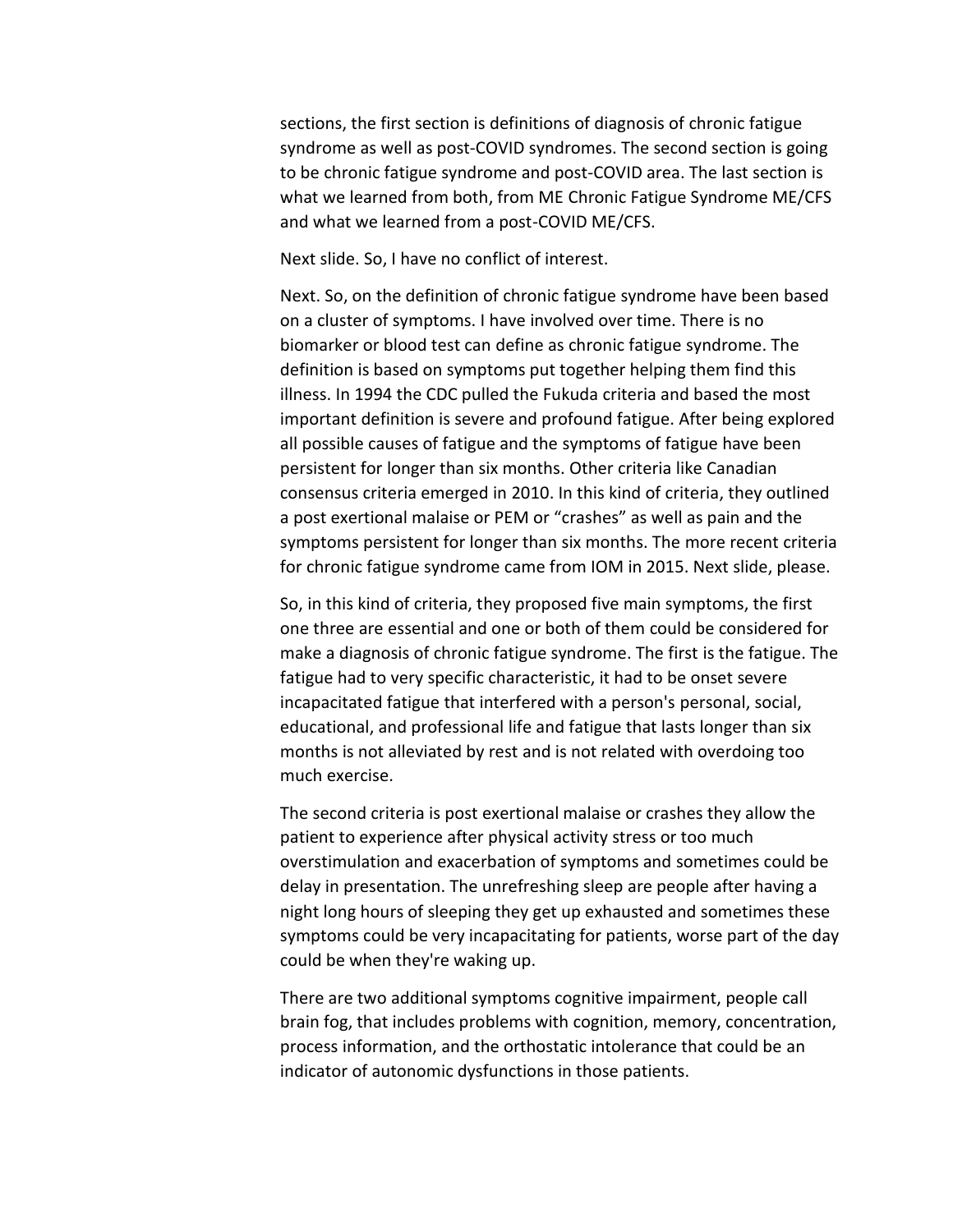So, ah, the burden of this illness affects 836,000 to 2.5 million of the American population. Mainly are females, age of on set is 33 years old and range from 10 to 77 years old. Symptoms can persist for years or even decades in some patients, and the economic impact has been estimated 18 to 24 billion dollars. So the impact on society is humongous.

Next. So for long COVID definition had been no consensus about it but different institutes have different kind of definitions. Here we have the CDC who define long COVID as people who have symptoms longer than 28 days since first symptoms appeared. The UK, the National Institute for health and Care Excellence define symptomatic COVID symptom from 4 to 12 weeks and post-COVID syndrome defined basically symptoms longer than 12 weeks. And WHO reached a consensus in October of this year, they established the new criteria for definition of long COVID, and they define people who have symptoms longer than three months and last for two months and cannot be explained by any alternative diagnosis. Like you see here, the prevalence of post-COVID syndrome depends on which criteria you use, if you're the CDC, could be maybe longer, if you're the WHO you could see the prevalence of this illness to be lower. Next.

So, most chronic fatigue patients they refer to having an initial presentation of other illness. Also, most of the data have been retrospective data, no prospective data to follow up those patients and see what happened. Having COVID gives you an opportunity to establish the link between a viral infection and chronic fatigue syndrome. Here I want to present a couple cases from my clinic who referred initial infection follow chronic fatigue syndrome. The first one is 39 years old female. She's working as an executive assistant, she physically very active. She bikes over the weekend 30 to 40 miles. She's very fit, no medical conditions except anemia, she's treated by her primary care physician with iron pills. In May 2017 she developed this rash that's classic for herpes zoster. And three weeks later after this rash, she started experiencing sore throat, severe incapacitating fatigue and lymphadenopathy in the cervical area and she went to see her primary care physician who diagnosed her with mononucleosis EBV. When the Monospot test came back positive, EBV-VCA IgG, IgM came back positive, and the ALT/AST test elevated 10 to 20 times normal values. She was diagnosed with acute mononucleosis infection, mononucleosis EBV. She was treated by her primary care physician with Valacyclovir. She recovered from this infection but after infection she have persistent incapacitating fatigue, brain fog or cognitive dysfunction, interfered with her work, she has post exertional malaise, unrefreshing sleep, myalgia,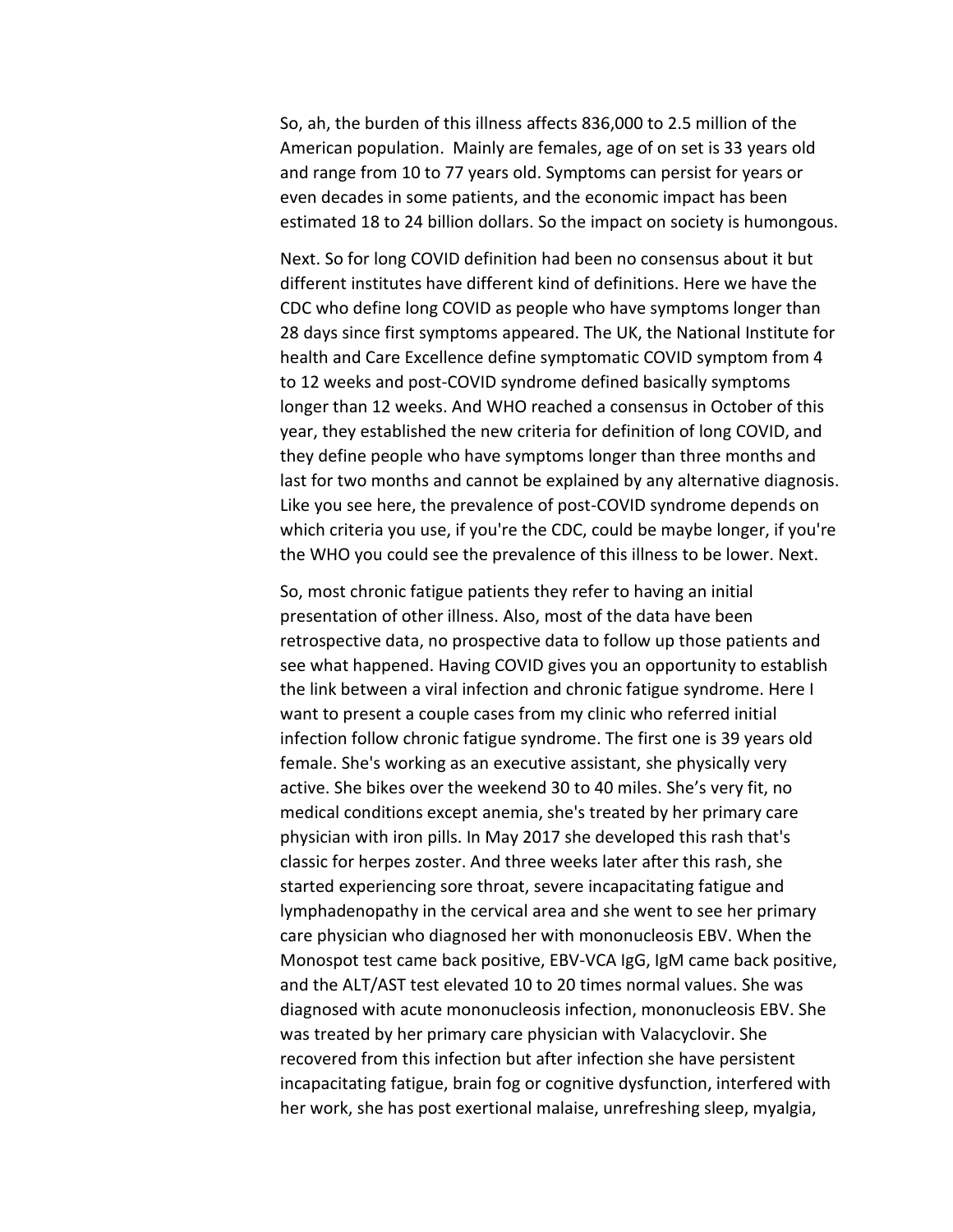neuropathic pain. She came to Stanford to the clinic and was given the diagnosis of chronic fatigue syndrome.

Next. The next patient is 37-year-old female who in December 2017 she went for a vacation in Cabo San Lucas and she presented a few days after her vacation with severe diarrhea, myalgia, fatigue, low grade fever, and a diffuse rash. Her labs show leukopenia and neutropenia. And here we see on the left this very fine rash that is classic for Dengue. Initial test came back negative but PCR for Zika came back positive. Later a sample was sent to CDC in Fort Collins for testing arbovirus and came back positive for IgM for both Zika and Dengue virus. For two years postinfection she continued experiencing severe fatigue, post-exertional malaise, OI and brain fog. She used to hike around 20 miles in a single day but now she can walk between 50 feet, and the maximum she can do is two miles one or two times a week. She came to Stanford and we confirm the diagnosis with chronic fatigue syndrome.

So we here in these two different cases we represent two different kinds of viruses, one that includes the herpes virus that includes herpes zoster EBV and the second one is the arbovirus, Dengue and Zika virus and they're a family of viruses that lead to chronic fatigue syndrome. Next.

So when you are looking for in the last decade there have been report clusters of patients with chronic fatigue syndrome. In 1934 in Los Angeles in 1948 in Iceland, they call Iceland disease, and from there many outbreaks in the UK and Europe, Boston area, Miami, South Africa, and Australia. So these kinds of clusters of patients with chronic fatigue syndrome implies could be an environmental factor or maybe an infections as a potential cause of these kind of problem. Next.

So, in Stanford to address the issue of post COVID condition we created a post-COVID clinic, like many centers in the country and we function based on internal medicine and infection disease. We have patients who have diagnosis with COVID and have symptoms longer than four weeks. Those patients had been evaluated in the clinic by infectious diseases or internal medicine and according to the findings and symptoms can be referred to the multi-disciplinary groups and it could be chronic fatigue clinic, pulmonology, cardiology, autonomic, neurology, psychiatry, rheumatology. Depends what they have and depends on feedback to the hub with patient follow-up every three months in connection with the primary care physician. Maybe those patients had part of different trials as well as part of the COVID trials. Next.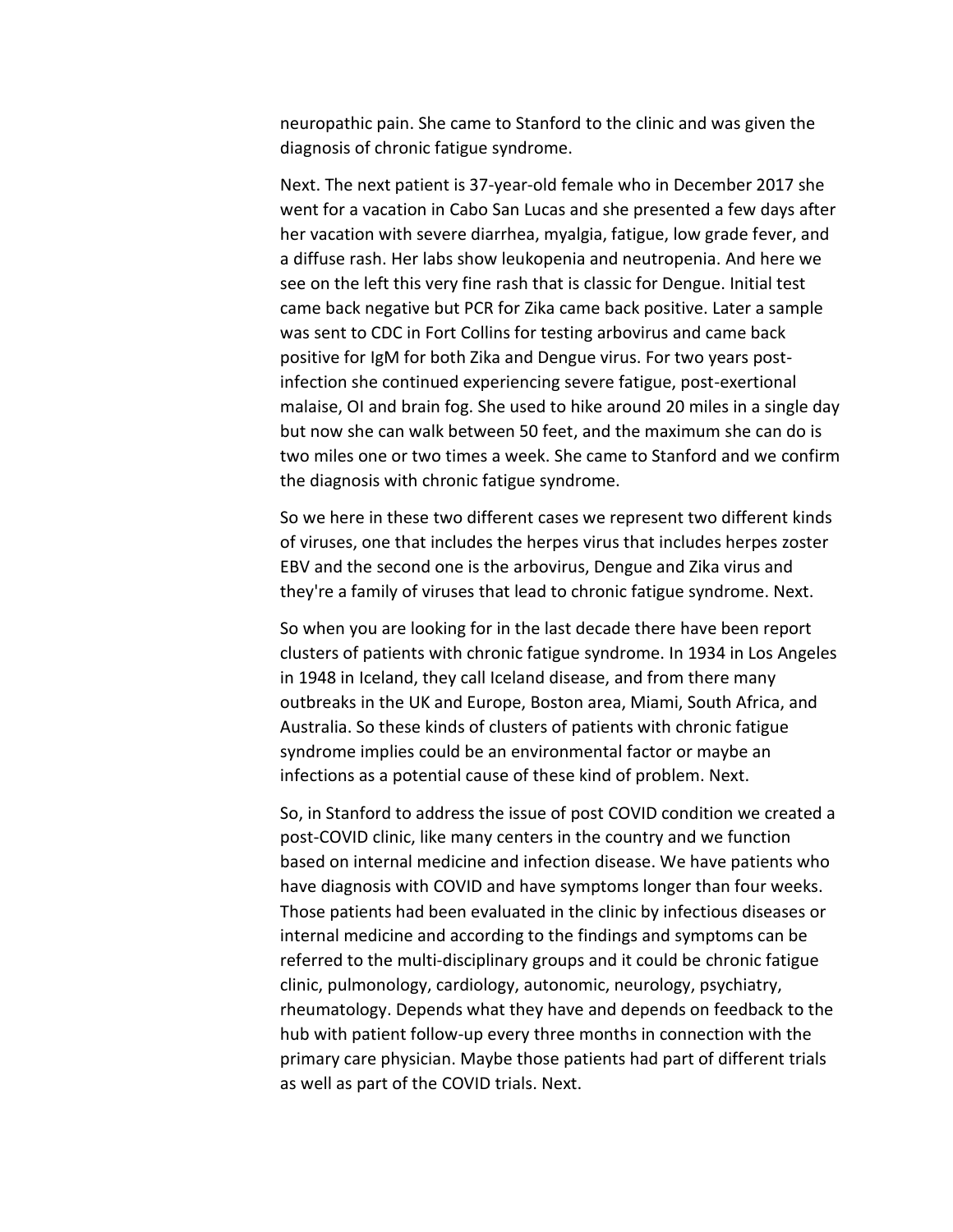So in Stanford we look at the data a couple weeks ago on 109 patients diagnosed with PACS. The criteria we use to see patients in the clinic, need to have clinical symptoms of COVID, test positive for COVID that can include the PCR, antigens or anti bodies before any vaccination. We evaluate those patients on 29 symptoms and grade symptoms on a scale of 1 to 5 Likert scale with 1 represent patient with mild illness and 5 with mild symptoms. And we evaluate the risk factors with severe COVID that include chronic pulmonary disease, chronic heart disease, liver, cirrhosis, renal failure, patient immunocompromise, obesity and others. And we evaluate in those patients the functional status in a scale 1 to 5 with 1 include patient have no symptoms and 5 people with severe incapacitated. Next.

So, for this kind of cohort 109 patients, COVID patients, we exclude 15 for many reasons. Many of them have diagnosis of chronic fatigue syndrome. Many of them have no diagnosis test in the chart or patient have other conditions that can explain their symptoms. So, we end up with 94 patients and here on the right, the table on the right I present the data from these 94 patients and what kind of characteristics we see. We see the mean age is 46, the mean days of follow up is 280 days. Patient majority were females. White population predominantly in 61 percent of the patients. The majority of patients, 86 percent have diagnosis of COVID based on PCR results. And interesting 80 percent of the patient who had post-COVID symptoms were not in the hospital they had either mild to moderate COVID disease. That surprised me because we have a tendency to see people who have been sick in the hospital have more post-COVID symptoms than the people with a mild or moderate disease and we're the opposite. Another thing, most of the patients was treated as an outpatient. Over 50 percent of the population have no comorbidity, they are healthy populations. The majority of people at the initial presentation have severe symptoms. Next.

So, we decided to with this kind of cohort to address how many of those people fit into the chronic fatigue syndrome clinical criteria. So, we select patient who have symptom for longer than 180 days, so six months of infection. In the Likert scale, the fatigue and symptoms to be a Scale 4 or greater, try to compare the severe fatigue, and functional status, a grade of 3 implying people have some limitations in the daily activities of their life.

So, we use the IOM criteria as criteria for diagnosis of chronic fatigue syndrome. Next.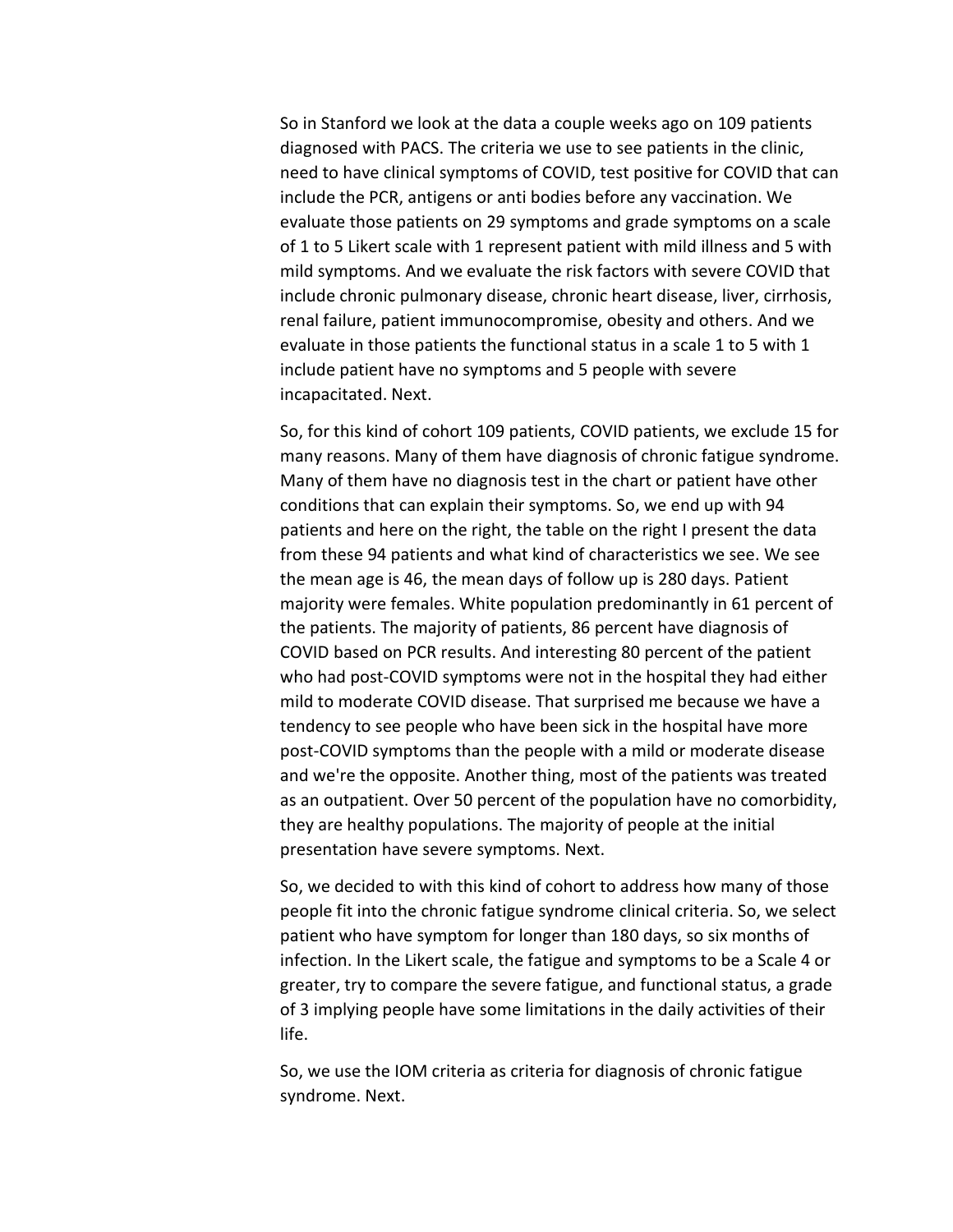So when you described the criteria and we select the patient for the study and drove from 94 to 70 patients that we want to include in the analysis here. Interesting in this kind of population 70 patients that included in our study based on this criteria, 56 percent fit into the IOM clinical criteria for chronic fatigue syndrome. When we're looking for this population in more details, there's no difference in the age, sex probably like we see in chronic fatigue patients is more female population, more Caucasians, white population, and majority of the patients, over 80 percent, had been a mild or moderate COVID infections. We had just one patient from this cohort that had been in ICU that have no chronic fatigue syndrome. Majority of people were healthy without any comorbidities. 74% of the patients fit in all the five criteria for the IOM criteria. And 26% had four of the five symptoms. Next

So the question is what we learned so far for chronic fatigue syndrome. This is not COVID. What we learned from before COVID. We know in this population have abnormality in cytokines, low NK cell function. There're evidence of brain inflammation but different neurology like on PET MRI or Magnetic Resonance Spectroscopy and evidence of mitochondria dysfunction. Next.

So, the two biggest studies in cytokines came from a group of Landi, 34 cytokines in 100 patients with chronic fatigue syndrome versus 79 controls. They found significant low levels of IL-16, IL-7, VEGF-A alpha, and CX3CL1, MIG, and CXCL9, and increased level of CCL24. Montoya, three years ago he published one of the biggest study of cytokines in patients with chronic fatigue. He measured 51 cytokines in 192 patients, almost double the population in the Canadian group, and 392 controls. He found out 17 of the 51 cytokines are higher in the chronic fatigue population, and the levels correlate with severity of the illness. He found out their Resistin was low level and TGF-β was elevated in this kind of population. Next.

So, the studies, it's not consistent. Bigger studies but the cytokines are different. I think for me had to do with – they are cross-sectional studies. So at one point when you look at this data on more longitudinal way, a small study of 10 patients with chronic fatigue and 10 controls and he draw blood daily for 25 days and looking at 51 cytokines, and one of the cytokines he was focus was Leptin. We see Leptin in green. We see Leptin some days are up and some days are down. But when you ask the patient can you plot the fatigue symptoms, and he found a stress correlation between Leptin levels or cytokine levels and the fatigue symptoms. We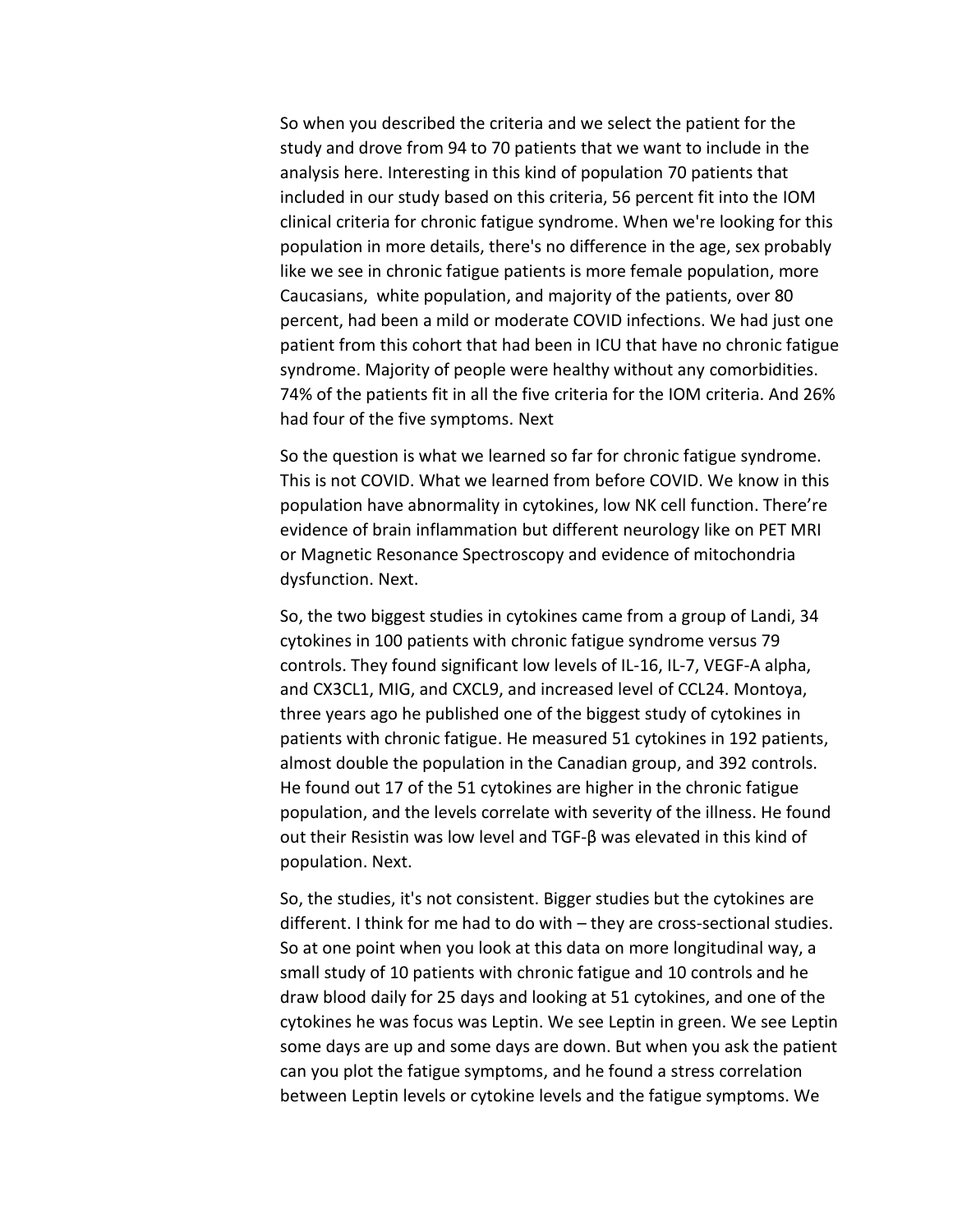can conclude the cytokines directly or indirectly are the driver of symptoms in patients with chronic fatigue. Next.

So, NK cell function is something had been already been report decreasing in patients with chronic fatigue. So here we have a study we did in Stanford on 234 patients, 102 controls, 132 patients with chronic fatigue. The chronic fatigue was defined based on the Fukuda and IOM criteria and majority of patients were females, and we have the NK cell function measured based on the lytic activity. Here in the white we have the levels of lytic activity. In the X we have the different concentration in NK cells and the lytic activity. Here we see in orange the control patient and in blue the patient with chronic fatigue. We see in the chronic fatigue population lower NK cell function compared with the controls. Next.

The brain image has been able to show in patients with chronic fatigue areas of decrease in white matter here in these images from Stanford we see normal patients white matter compared with in the lower portion the white matter is lower, with enlarged ventricles in patients with chronic fatigue compared with normal controls. Next.

To evaluate inflammation, there is a way to measure by the amount of TSPO in the brain. And TSPO had been considered a biomarker of micro glial cell activation. So, this TSPO is a protein expressed in the outer membrane of the mitochondrial. It is present in low level normal or healthy brains. And overexpressed in persons in neuro degenerative diseases and inflammatory diseases. It's a marker of glial cell activation, inflammatory responses, and oxidative stress, mitochondria homeostasis. Here I tried to bring the mitochondrial for biology, they have the outer membrane and inner membrane. The inner membrane space loading of protein is very important to maintain the differential electrons to transport and we have the makers with all of this. So here in the outer membrane this protein on the right is a protein that attach class trail and then correlate with inflammation. Next.

So when you do these kind of studies -- next -- and try to tag these kind of proteins, this we use, next, we use the carbon levels as a tracer or tag called DPA-713 PET scan. We compare the female 39 year old female compared with a healthy control 37 years is what we see in the brains of these patients. Next.

We see the difference here in yellow and red and the cortical area we see gray uptake with this tracer compared with a healthy control. It's an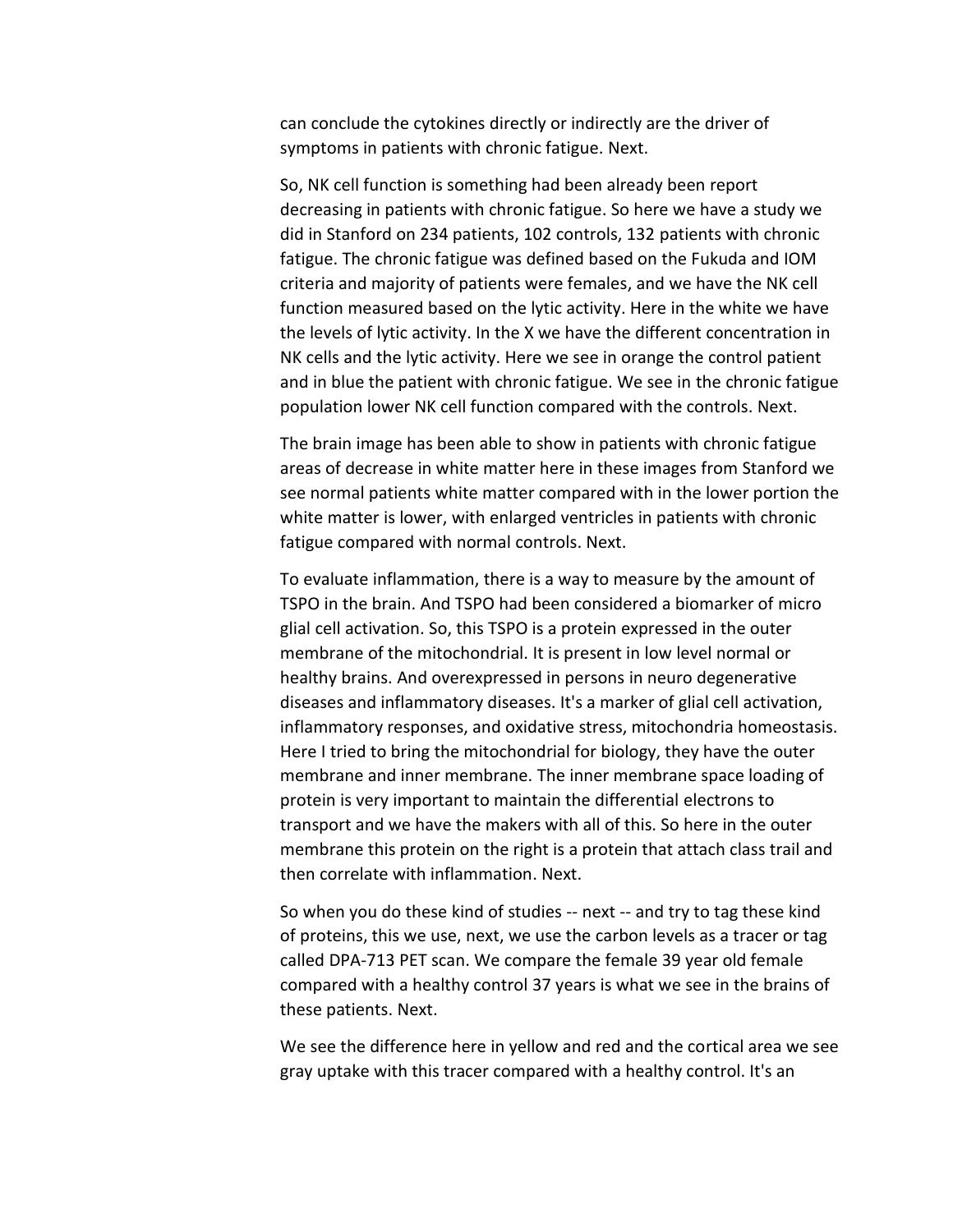indicator like I said of inflammatory responses going on in these kind of populations. Next.

So when you looking for the areas of the brain we see this kind of places increased is not all areas of the brain, mostly in the white matter so there is no difference in healthy controls as well as the patient with chronic fatigue, but we see in chronic fatigue population there are specific areas of the brain, brainstem, thalamus, hippocampus, amygdala, and pons, with higher uptake compare with healthy controls. Next.

So there's another group from Japan, from Osaka, they use the same kind of technique but trace a marker for TSPO, they use PK11195 and they look at the brain and they found out again in people with chronic fatigue they have a higher TSPO, higher NCSO neuro inflammation. Here we have in blue the healthy control. In pink we have patients with a chronic fatigue that's higher, the tracer, and they find a physical relation between the tracer and symptoms of the patient. The cognitive dysfunction, the pressure and pain. So the higher the threshold, the higher the symptoms in these kind of patients. Next.

Again the areas in the Japan group is identical the areas that we find in Stanford are taking in persons with in chronic fatigue, midbrain, pons, thalamus, cingulate, Amygdala, hippocampus. When we try to analyze the functions in those areas we see explain the majority of symptoms that the patients experience. For example, the area of the thalamus is people experience pain, the pons and midbrain, area of the autonomic system or the autonomic dysfunction in those areas, and in the Amygdala and hippocampus have to do with memory and emotions that explains the brain fog happening in these kind of populations. Next.

Other studies trying to looking for other areas of inflammation they used the whole brain magnetic resonance spectroscopy. There its study compared 15 females, 15 matched healthy controls, and they look at the different metabolites, choline, (MI) lactate and N-Acetyl-L-aspartate. And choline is a biomarker for inflammation. They found in patients with chronic fatigue increase the relation between choline and creatinine as indicated on the inflammation. Next.

So the other things we learned for the chronic fatigue population is changes in mitochondria functions. So in this study they evaluated mitochondria function in 35 patients controls without chronic fatigue, 52 with chronic fatigue and they found different mitochondria function, basal respiration, ATP production, proton leak, maximal respiration,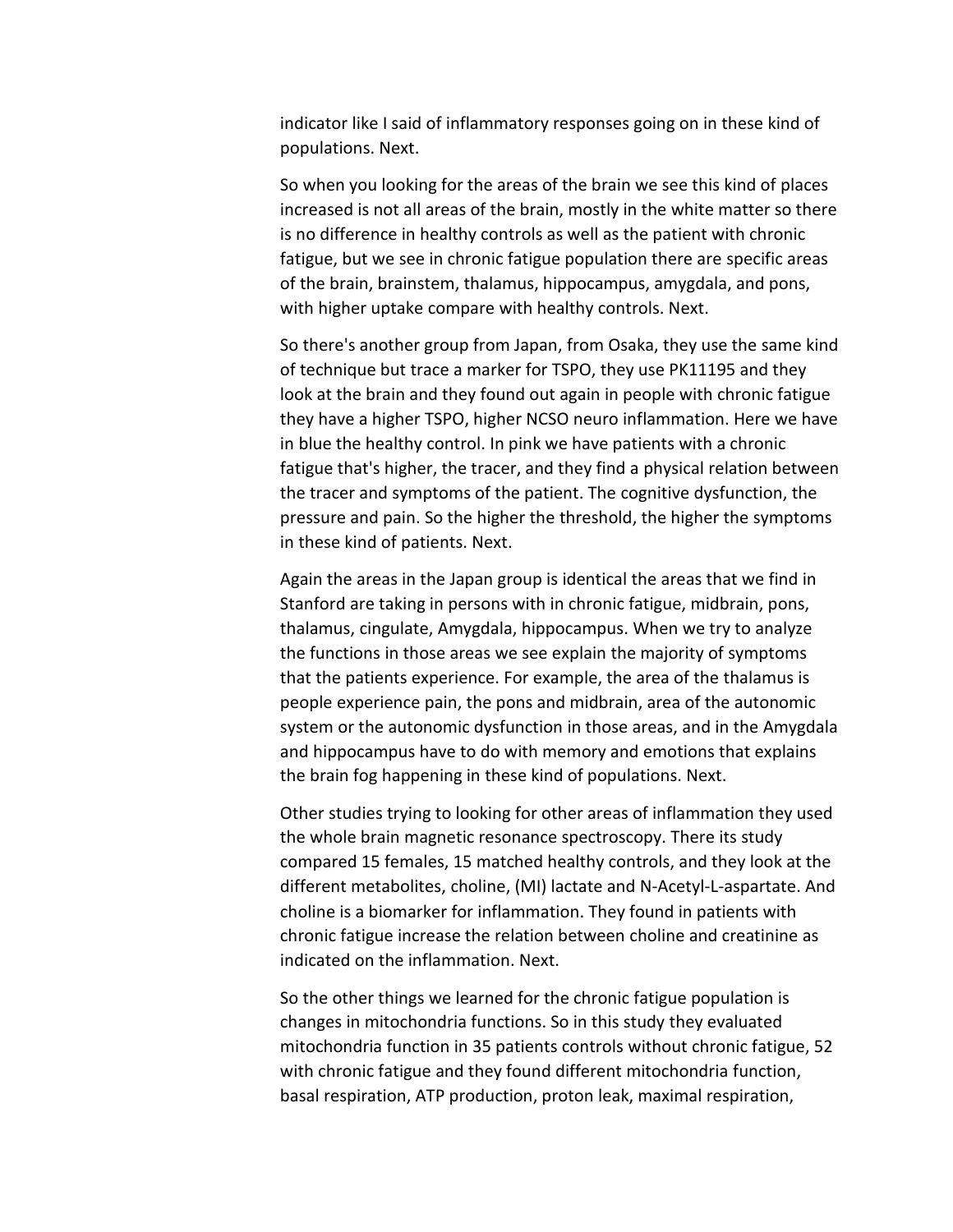reserve capacity, decrease in this type of patient. Here on the right side we compare in the first two to the left are the fresh samples and the last two on the right compared the frozen samples. Focusing on the fresh samples we see here in the first square here in the right is the patient with chronic fatigue and to the left the healthy controls. In all patients with chronic fatigue they found decrease in basal respiration, decrease in the ATP production, decrease in proton leak, and decrease in maximal respiration and decrease in reserve capacity of those kind of patients. So, it's evidence those people have a mitochondria dysfunction. What is the driver of this is not clear, possibly related inflammation with an infection that target or attack the mitochondria. Next.

So, the thing is, what lessons we learned from now in post-COVID area? They're still in research that need to be clarified. Most of the data we have is based on what happened in acute phases. In post-COVID area, still information is common, hopefully in the next few weeks we can get better understanding. We see in people with post-COVID again the cytokines are normal, NK cells are normal especially in the acute phase. Areas of no inflammation and areas of mitochondria dysfunction, again this, more in the acute phase, no in the post-COVID area. Next.

So if you refresh the memory about in acute COVID we have three stages, first is viral phase, high viral replication, followed by inflammatory phase in pink, and we saw stage three more inflammatory. There are two big studies, one from Mount Sinai Health System that include 1400 patients who have been in the hospital for COVID and they look at cytokines and they found people have IL6, IL8, and TNF alpha have been correlated with poor outcomes. There's more recent study looking at effect TGF beta of cytokines have been associated with severe COVID-19 that have been in Montoya's paper, that have been elevated with people in chronic fatigue, TGF-β. So how TGF-β they have been correlated with NK cell function and the NK cells are very, very important in try to eliminate the virus. So still what happen in the post-COVID area six months after COVID, maybe two according to the WHO or 12 weeks according to the UK criteria or 28 days after CDC, this area is still in research very active. Hopefully in the next few weeks we can get more information. Next.

So this paper came from Singapore. They are following people a longer time and they looking for cytokines, persistent inflammation. They follow this patient for 180 days and they have 101 patients with COVID test positive by PCR and they have 38 patients with mild symptoms 34 with moderate, 29 with severe, and 24 healthy controls. In this one would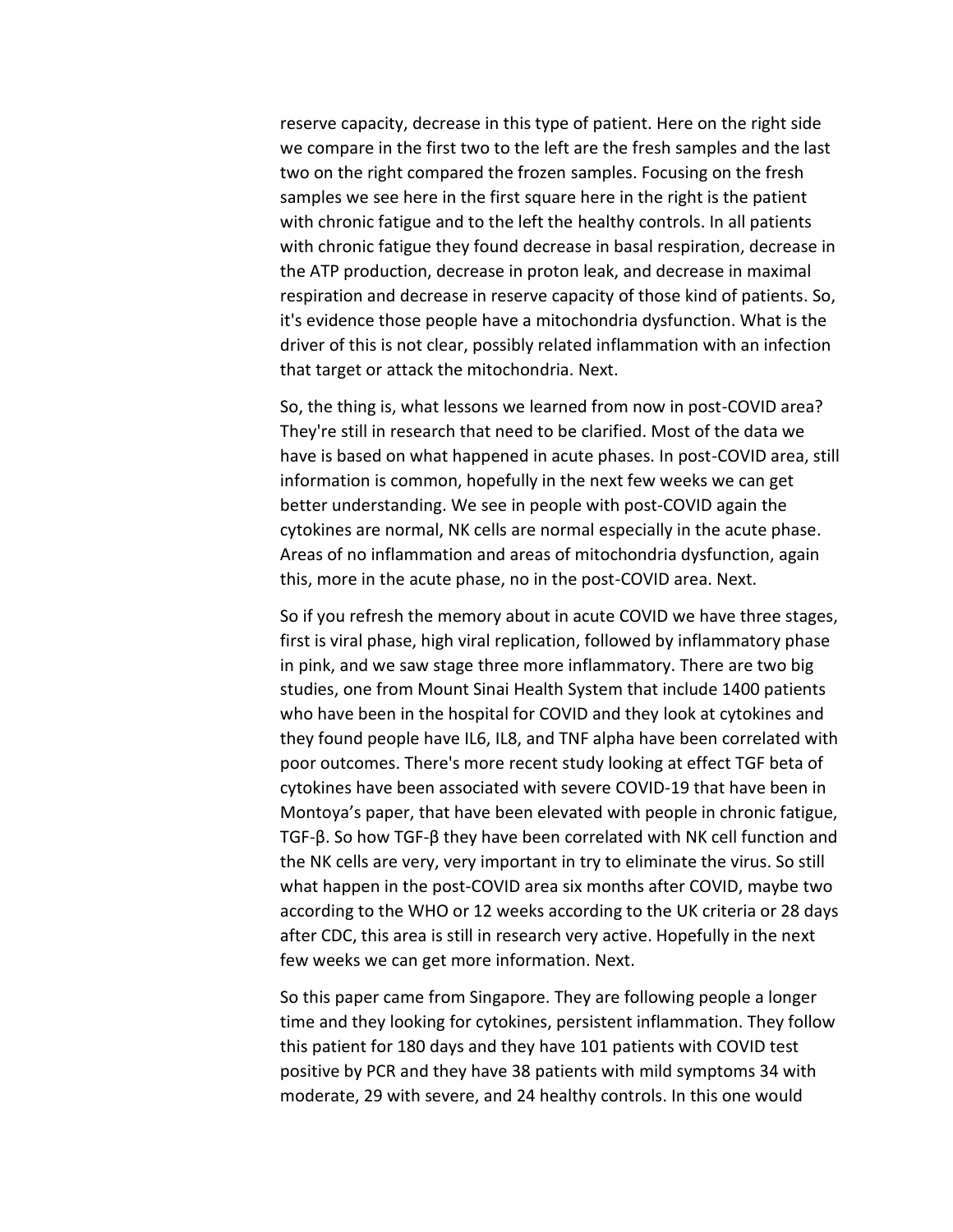represent in those graphics we have in these kind of dots interruption correspond to healthy controls and the different colors, we have the green is mild disease, blue is moderate disease, and kind of burgundy is severe disease. In all groups they see a persistent inflammation, elevation of the cytokines even 180 days after the infections. Interesting, when we compare the cytokines, for example, the MIP-1β, VGF-Alpha, VEGF-Delta there are some cytokines have to do with vascular repairs. As one of them they hypothesized in patients with post-COVID in like uh the micro circulation possible thrombosis or [indecipherable] that can lead into blood flow dysfunction and lead into more inflammatory responses and possibly explain most of the symptoms. This all persistent based on inflammation by IL-17A, IL-12, and IL-1β. Next.

There's another study looking for the brain study here in Stanford by Tony Wyss-Coray. We had eight patients who had COVID who died. They have the brain compared with 14 patients as a control. They found in those brain they have increase of the vascular macrophages, T cells, and micro glial cells. Here we have in the right upper part here in kind of blue color there are increase in the first one of the perivascular macrophages, in the second a panel increase in the T cells, and the last one micro glial cells compared with the control populations. We're looking for in the brain the cells have been more activated glial cells, and this upregulation of gene IFITM3 have been expressed in the choroid and in glial cells and this kind of gene activation is corresponding with potential infection. However, when they're looking for a PCR in the brain tissue they didn't find it. But there is brain inflammation. Here we have and we see on the left side in the lower part normal brain and right side has patient with COVID that shows increasing micro glial cells and immuno-inflammation. Next.

Again, so this is this is in acute COVID they're looking for mitochondrial dysfunction in patients: 9 healthy controls, 7 with COVID-19, and 7 people who have a pulmonary infection, not COVID). Again they see basal respirations, ATP link, maximal respiration and reserve capacity and the wide decrease in patients with COVID compared with healthy controls. Again, this data need to be evaluated in patients with prolonged COVID and see if his mitochondrial dysfunction remain but this area need to be explored in more detail. Next.

So in conclusion, we find out the chronic fatigue and chronic fatigue post-COVID they have similar clinical presentations. Most of the post-COVID-19 patients they are more in white population, healthy individuals, with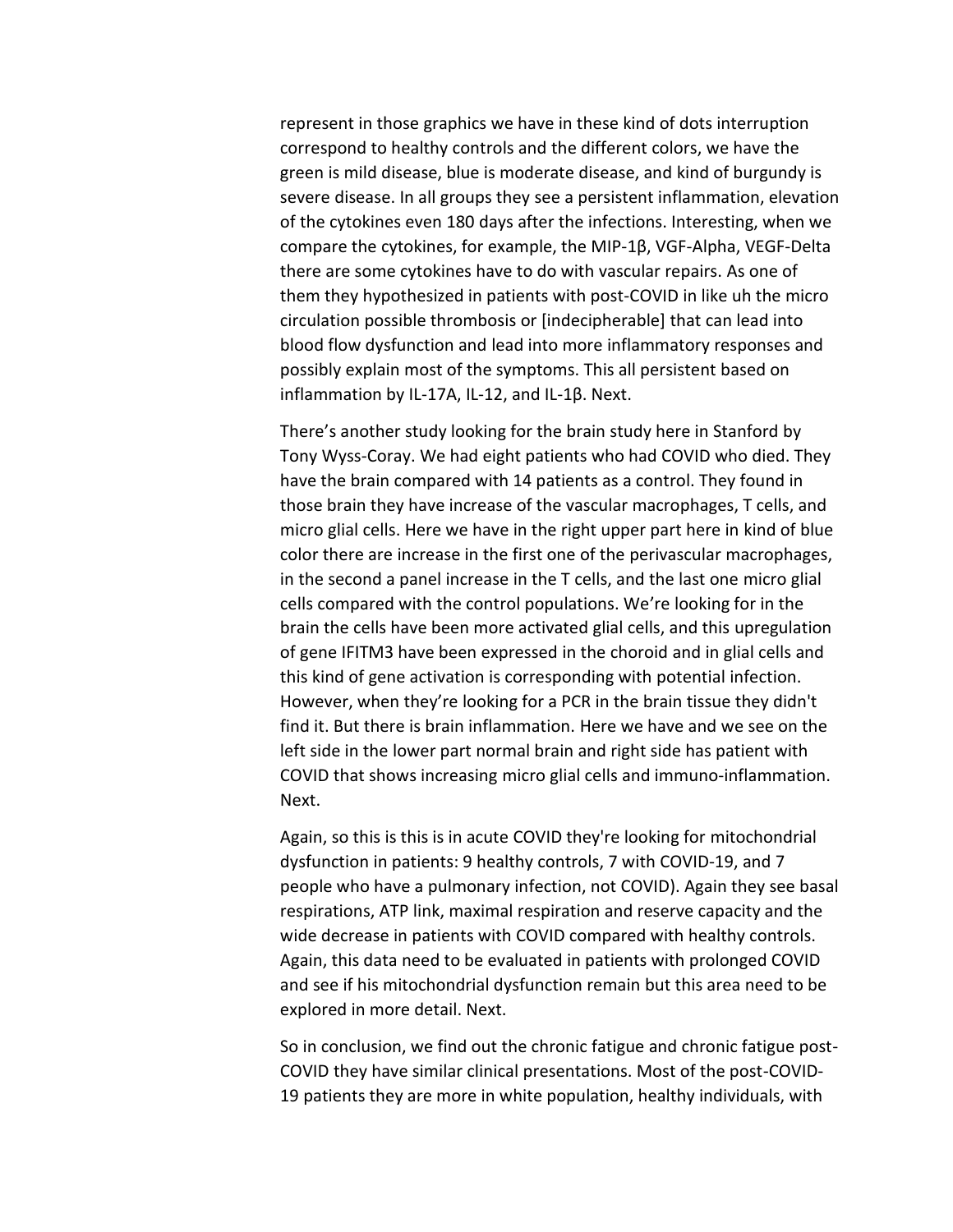mild to moderate COVID-19 infections. Both groups, the chronic fatigue and the chronic fatigue plus COVID-19 are characterized for decrease of cytokines, low NK cell function present in chronic fatigue, and acute COVID have been correlated with poor outcome. This area is under inflammation in chronic fatigue syndrome and will last in the post-COVID symptoms and this needs to be evaluated at multicentric sites and include larger population to see if those kind of findings are persistent.

I will open here for questions.

Christine Pearson: Thanks so much, Dr. Bonilla. That was excellent. Can you hear me? Yes. Okay. So everyone now we'll move on to the Q&A section. This may seem like overkill, but we have four ways that you can ask a question to make it easiest for everybody to do whatever you're comfortable with. If you're joining us on the Zoom, the easiest way to show that you'd like to ask question, click on the raise hand button under the webinar controls at the bottom of your screen or if you prefer you could type it into the chat box, and it will be sent to the CDC team manager on call. I will say if everybody floods the chat it's sometimes hard for us to see all of them so it may take us a little longer to get to your question. If you're joining by phone, you can enter star 9 on your phone to join the question cue and when it's your turn you press star 6 to unmute yourself. Lastly, we have the ME/CFS email address which is mecfssec@cdc.gov. Again that, will be the slowest option. So I hope that helps. While folks are getting a chance to raise their hands, we did get a couple of questions that came in during it that I thought we could start with just to sort of give some time for that. First as I'm paraphrasing here because we've got several people who asked the same question. The first one is in referring to the COVID UPP and COVID RELIEF studies, what criteria will be used to identify ME/CFS patients in these studies and will it include PEM and/or are we in discussion with others at CDC in terms of the criteria for other long COVID studies that are not through the program here?

Dr. Elizabeth Unger: So for the first part of the question, CDC is using the Institute of Medicine clinical diagnosis so PEM is part of the diagnosis. We will be characterizing as many of the components of the illness as possible. Many times using the instruments that we have data on in MCAM. We are not involved in every study involving post-COVID conditions conducted at CDC but we are part of the post-COVID conditions team and we have given input on quite a few studies and the idea is that there will not be a requirement per se but post-COVID conditions -- sorry, postexertional malaise is one of the symptoms that we ask everyone a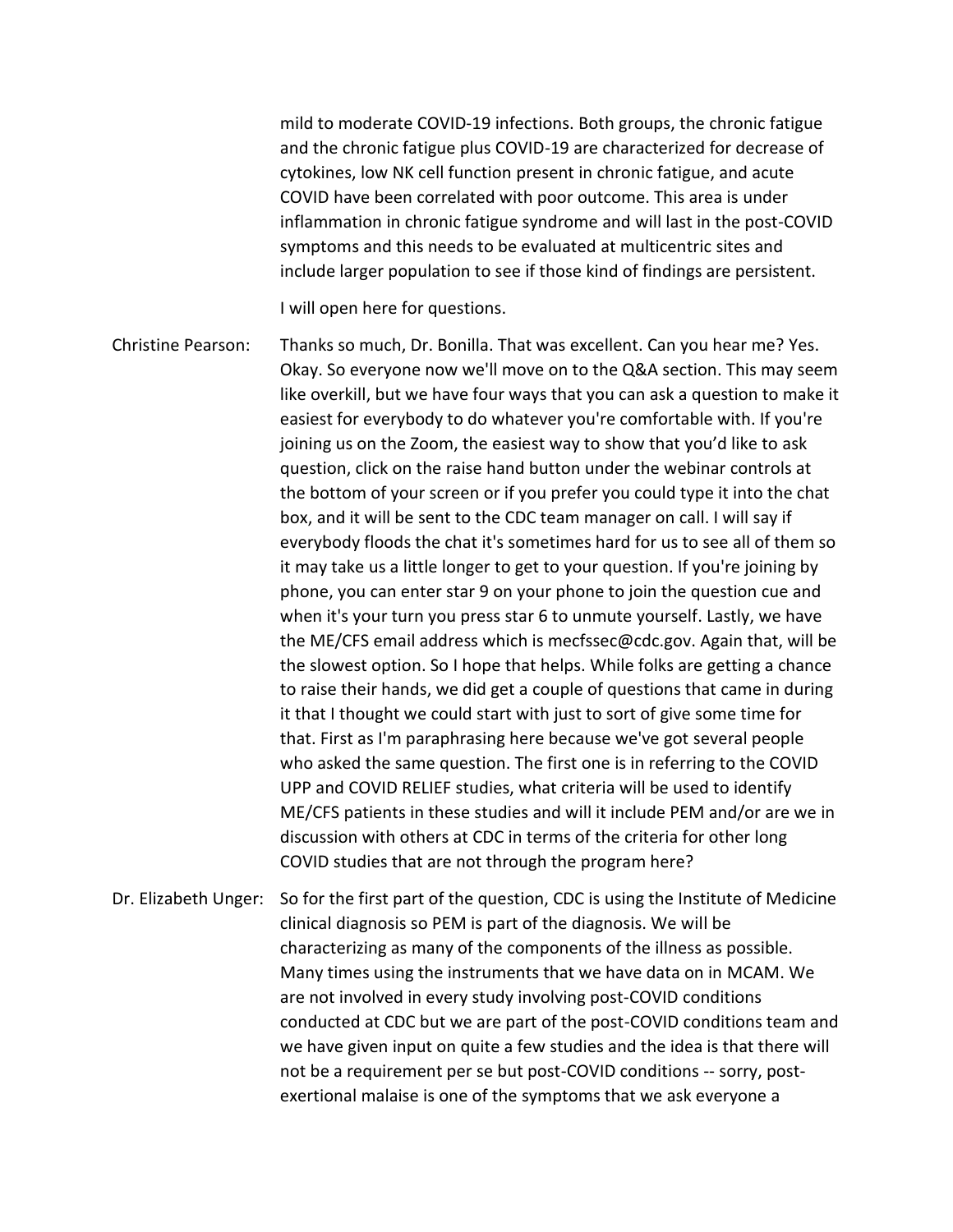question about so we can get data to understand it. Sorry. When I move. The light.

Christine Pearson: We'll be very environmentally conscious here at CDC.

Dr. Elizabeth Unger**:** That's right.

Christine Pearson: One more quick one which was it wasn't clear whether this was for Dr. Bonilla or Unger, if you'd like to um, if you'd like to each answer quickly that'd be great, which is asking whether we are we doing collaboration with Bruce Patterson on these studies?

Dr. Elizabeth Unger: We are not at CDC right now.

Dr. Hector Bonilla: I am not.

Christine Pearson: Okay. All right. So I did forget, I'll go to the raised hands and other piece now and again we'll try to get to as many as we can. Please try to keep your questions as succinct as possible so we can try to get as many people as possible. Okay. So we will turn that over now -- the first question we have is from Michelle Lee if you would like to go ahead and speak.

- Michelle Lee: Can you hear me?
- Christine Pearson: Yes.
- Michelle Lee: All right. I'll try to be succinct. I guess my question is to Dr. Unger. I'm an analyst and researcher and as somebody who struggled and I think failed to come up with particularly good survey instruments in my own area of research, what strikes me about this field that seems to be now a problem also with the post-COVID evaluations is a chicken and egg problem. You have ...how you identify something which you haven't fully elaborated on in a very granular way which can be easily accessed by clinicians who are incredibly busy and now under incredible stress and they're not going to be going and doing research and looking at all these wonderful studies, right? I guess part of the solution might be fixing the coding problem, but that's only part of the solution. So I'm just throwing that up as a, you know, problem that I see. Also emerging in the post-COVID field.

Dr. Elizabeth Unger: Yes, I will ask Dr. Bonilla to comment as well based on his experience as a clinician. The syndromic illnesses like ME/CFS are very challenging for healthcare providers because there's not a simple test and it requires a lot of medical expertise to put the symptoms in the right context. What's important about the case definition in particular the IOM report, we give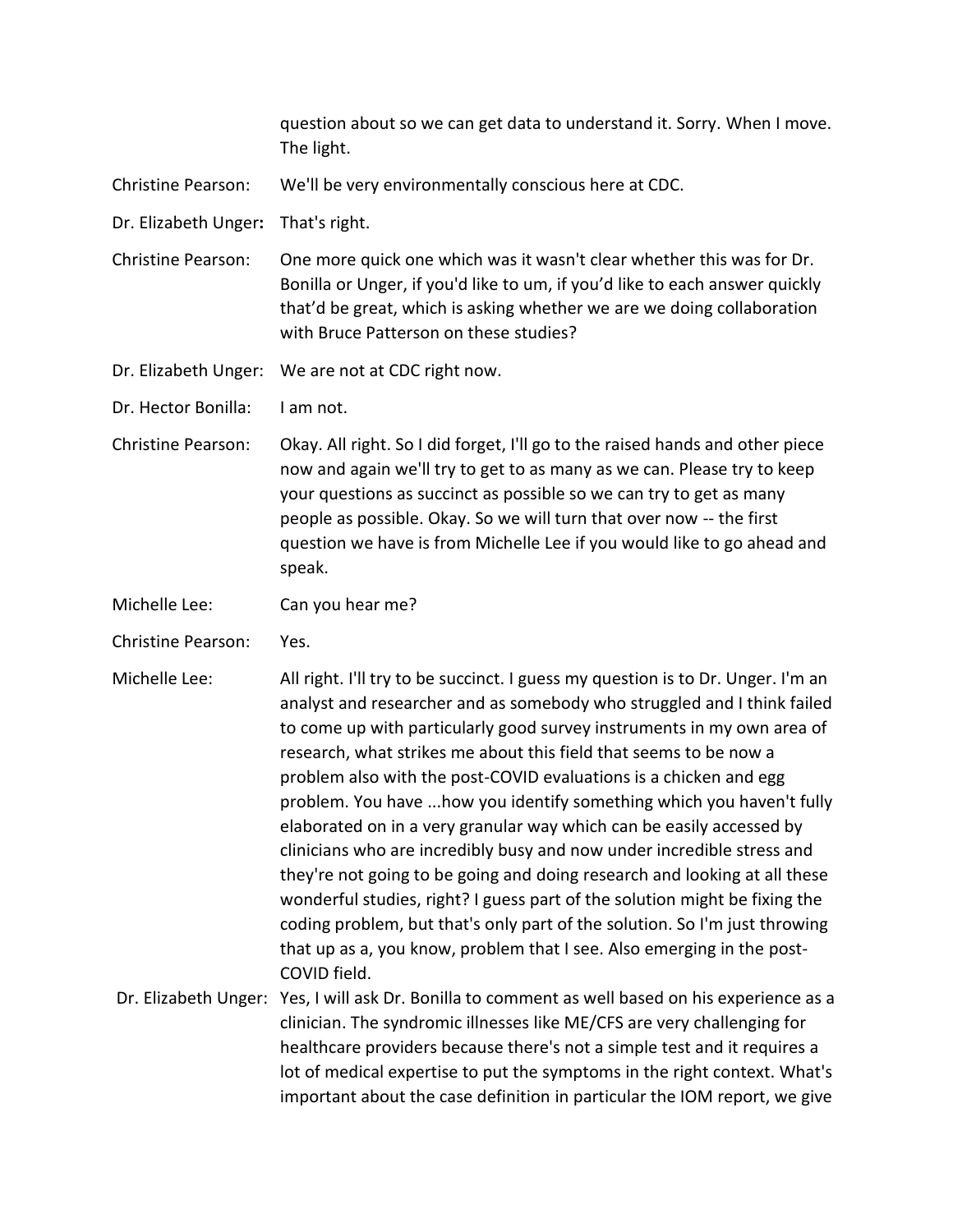tools to clinician of how to get a good medical history that will allow them to consider ME/CFS and explore what the nature of the patient's fatigue is and what brings it on. As far as the instruments that are being used, there was a common data element initiative for ME/CFS. We realize that we are continuing to work on that. Also common data elements being developed for the post-COVID conditions field as well. We hope that many of the same instruments will be used in both and we're particularly optimistic about the PROMIS instruments that were developed by NIH. But yes, we agree, this is a problem. Dr. Bonilla can you comment on a clinician what your challenges are?

Dr. Hector Bonilla: My challenge at the beginning when we open the clinic was how we think we're going to evaluate for those patients how we can collect data because we want to see patients and able to get this information. The reason we get to customize evaluation, we did 29 symptoms that have been reported in those patients and tried to operate in base of severity. In this one decide how to evaluate about the clinical status of the patient from no symptomatic to severe incapacitated and tried to use the same kind of standard for all of our patients. So those kind of criteria help us at least to quantify in more objective way every single patient data for analysis. The reason I was able to come out with this kind of information I just shared with you, I was able to figure out for me with this kind of tools we use we find out something that surprise to me. I expected initially people with severe COVID have more chance of post-COVID and quite the opposite. We see people with mild and moderate disease have more post-COVID symptoms than the people without. I think we are learning in a way and try to see what kind of tests perform better or not. We start using now in my population I'm using in my clinic in my chronic fatigue population, MFI scores as a symptom for severity in this kind of population, I still don't have enough data but is this data is going to show? Let's see. I think we need to extrapolate those conditions to try to apply in patients with post-COVID and see how we can validate. It's something we struggle and see what the best way assess those patients and follow up long-term.

Dr. Elizabeth Unger: I would like to answer one more thing before we go to the next question. That is, ME/CFS is very heterogenous and patients are very heterogenous. And the patients with post-COVID conditions are very heterogenous, very complex medical conditions. Part of that is the reason why the characterization of all the symptoms is really, really important right now. Instruments that allow capturing both the frequency and severity of the wide range of symptoms that these patients are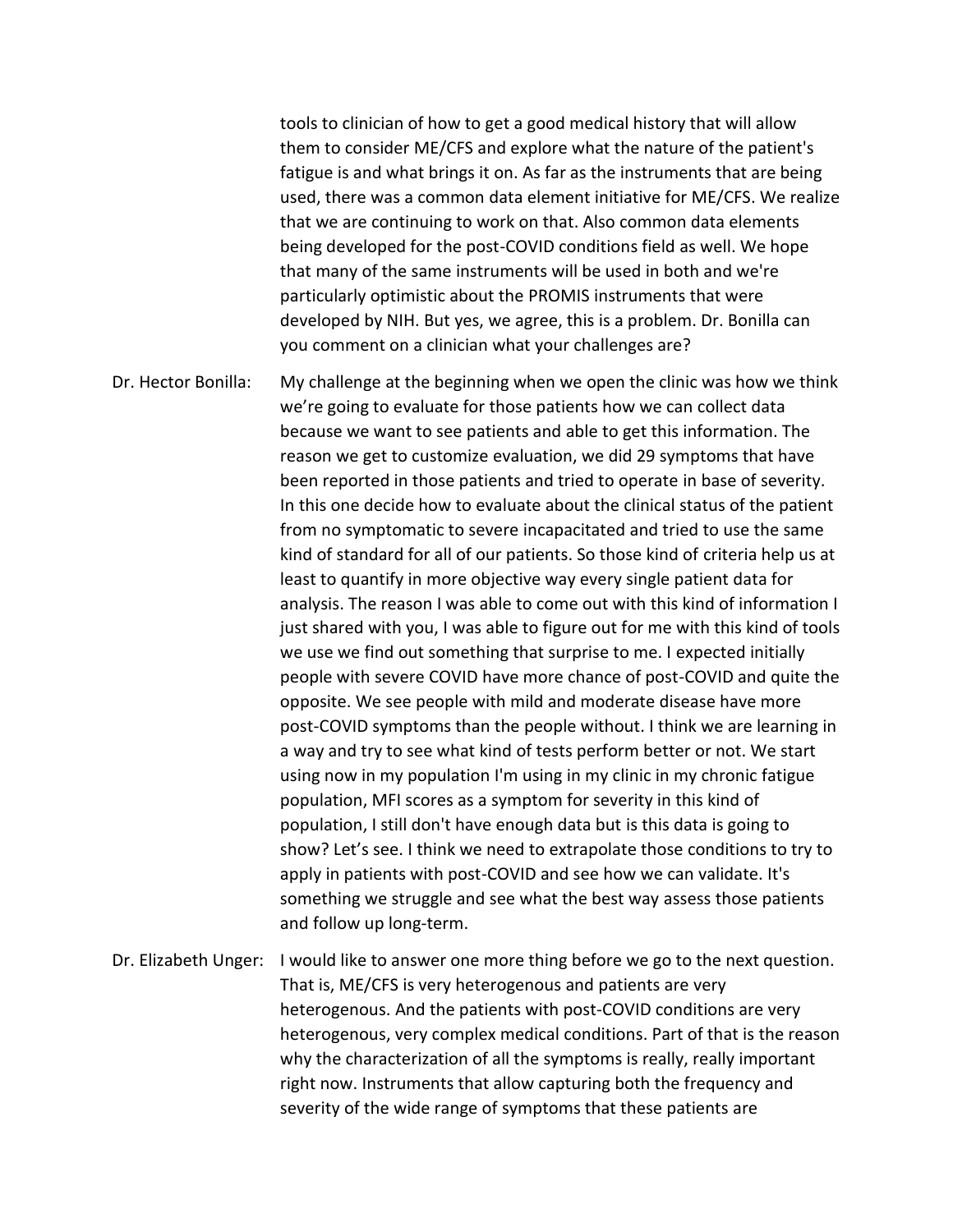experiencing is going to be important for us to divide out the phenotypes into subgroups that may be present.

- Christine Pearson: All right. Great, thank you. As you see me looking down, I'm looking really strange, I'm trying to keep up with the chat and the other things. The next question, Billy Hanlon.
- Billy Hanlon: Yes, hi can you hear me? My question as I posed in the chat, when will CDC convene a meeting of ME/CFS stakeholders to give input in how the evidence review comments and responses can be put into an appropriate context on the CDC website?
- Dr. Elizabeth Unger: Thank you. That's a good question. We had not planned to have -- to convene a meeting specifically on this topic. I think we have received a lot of feedback but your suggestion to elicit more is something we will consider. Thank you.

Christine Pearson: Next to Art Mirin.

Art Mirin: Does CDC endorse the flawed conclusion of the EPC evidence review that there is evidence that GET and CBT have moderate benefit for people with ME/CFS versus inactive controls and that there is evidence that GET is safe for people with ME/CFS? I ask this because this was not the conclusion of either the NICE evidence review or the NICE treatment guidelines. Thank you.

Dr. Elizabeth Unger: Thank you. The systemic review does not come out and say that GET is safe or effective. It indicates the quality of evidence is very, very limited and it does include the caveats of using the appropriate case definition.

Christine Pearson: Next to -- I don't have a name. The area code is 646. The ending of the phone number is 125.

> Are you here? You can press star 6 to unmute yourself. The wonders of technology. We'll give you a second more to try to do that and go on to the next question which came in on the chat.

Caller: Hello.

Christine Pearson: Oh, yes. Good.

Caller: Was someone trying to let me ask a question?

Christine Pearson: Yes. Go ahead.

Caller: Okay. High. This is Eileen Holderman. I'm an advocate for ME. Thank you

for the call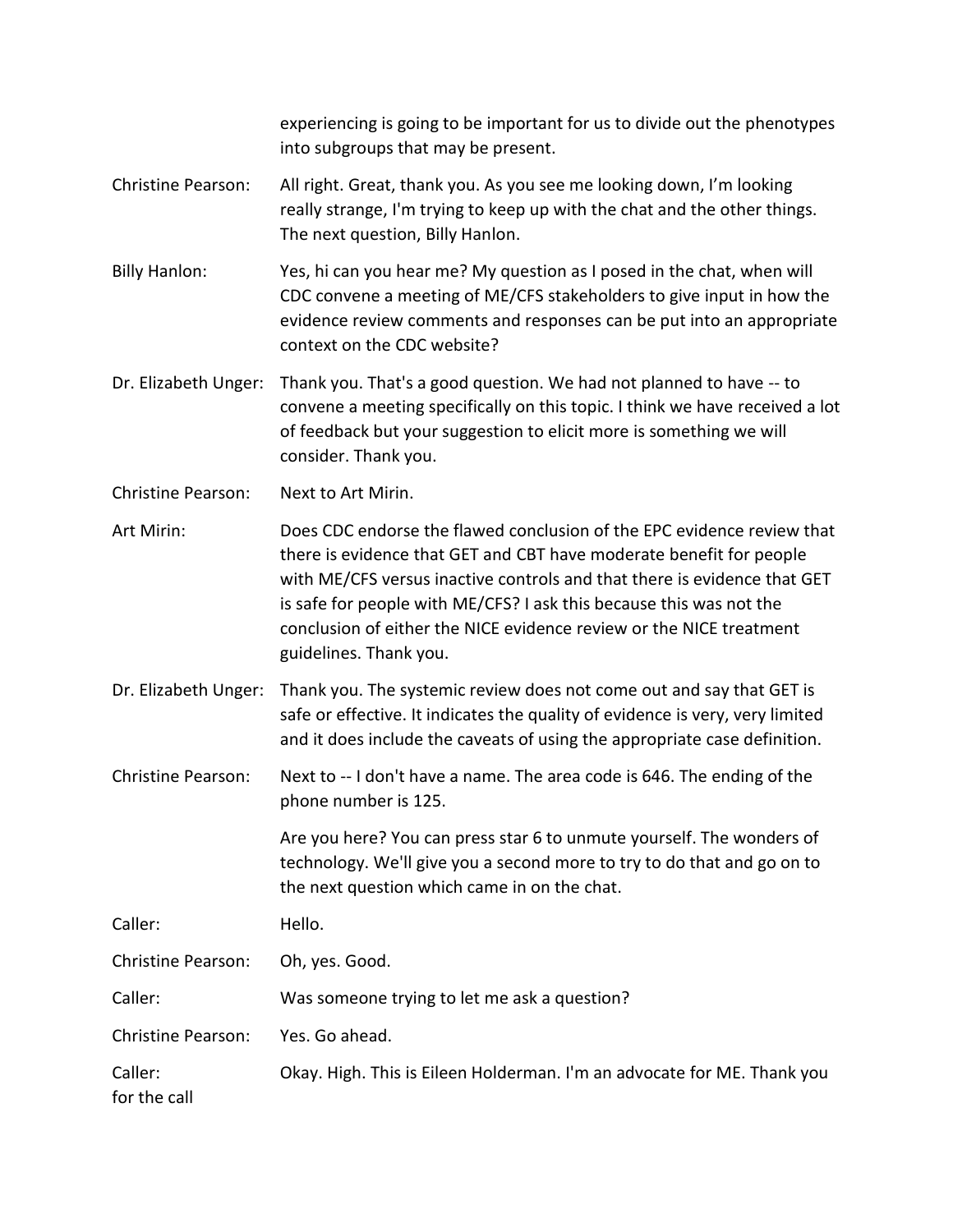and the presentation. My question is about ICD-10CM. It's been a big, big issue concerning how ME affects SEID and even COVID-19 long haulers are classified in the ICD-10CM and we have a proposal out by NCHS as well as 7 organizations but they are very much contested and a lot of advocates, independents and organizations have opposed those for the very reason we don't believe that those diseases or disorders are the same. What is the official position, Dr. Unger, of CDC whether or not ME/CFS [or SEID] and COVID-19 long haulers, why is there a push to put all these together under a single classification when they're entirely different? Thank you.

- Dr. Elizabeth Unger: Okay well. I it's my understanding, is there is a separate code for post-COVID conditions that just got introduced in October. We're also aware of a proposal for changing the ICD-10CM code for ME/CFS that has been submitted by a number of advocates that NCHS is considering. They shared this with us and we are reviewing it and it seems, you know, we're in the process of developing a response to it. But it seems very reasonable to us. So I don't think they're coded as the same thing. We don't yet know for sure they're the same thing. We think they're related. I honestly look forward to the day when we are not calling these syndromes but can divide them up into the pathogenesis that's involved. Until we have that, we have these descriptive ICD-10 codes.
- Christine Pearson: Thank you. For those who may not be aware, that's NCHS is the National Center for Health Statistics which is here at CDC, that's the group that's in charge of coding issues. We're going to toggle over now to the chat function so I have a question here that says: Dr. Bonilla, for those suffering from CFS and unable to participate in these long COVID studies, would you recommend supplements -- why is it not letting me -- would you recommend supplements that -- oh, now I can't read it I'm sorry. Okay. Go ahead and start talking.
- Dr. Hector Bonilla: I think first of all there's no standardized therapy either for chronic fatigue syndrome, before COVID and post-COVID. So the values of the supplements have not been validated. Everything's going to be off label. Whatever I'm going to say is gonna be my personal opinion. I do not say opinion from the CDC or IDSA or Stanford University but I think the best supplement that people can have is a good diet because all the supplements you need is in the diet. For me, my personal opinion again, the supplements are not benefit for the patients, maybe the manufacturer of the supplements, yes. This kind of area have been booming across the nation. Every single corner we have a place to sell supplements and it's good business for these kind of patients. I kind of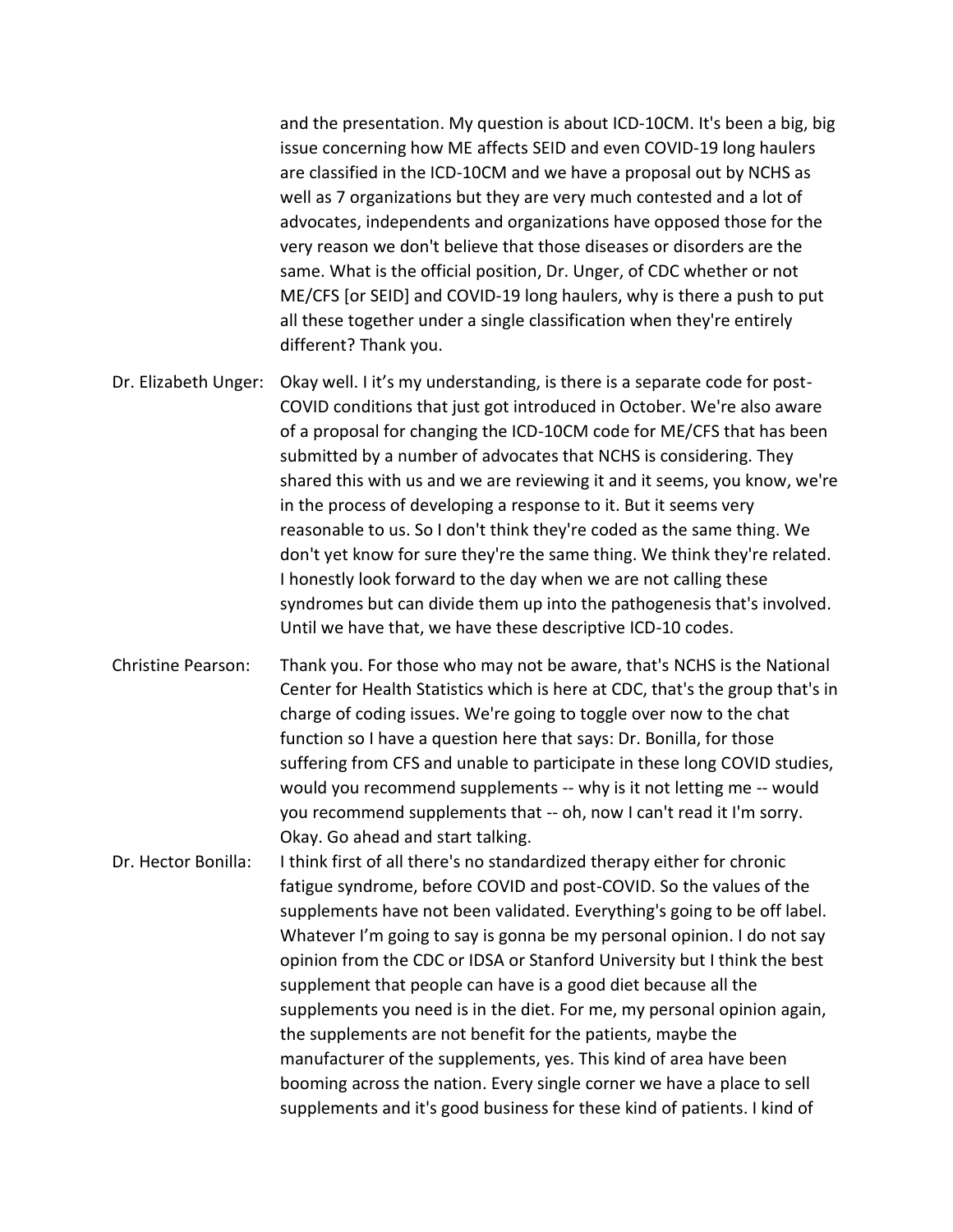tell my patients if you want to supplement, get good nutrition, get high quality food, high quality of fruit vegetables. There's some evidence that some foods can lead to more inflammation or less inflammation. There's data about possible carbs and sugars can lead to inflammatory responses and Omega-3 or goods have been linked with decreased inflammation so plenty of data about this one. A more recently a paper came out from Stanford looking for cytokines and microbiome and diet and they found possible fragmented diet has benefit in patients with chronic fatigue. This is my intake about supplements and many of my patients spend a fortune in buying supplements that I think have no benefit to them. Again, this is my personal opinion, it's not opinion from CDC, IDSA, or Stanford.

- Christine Pearson: All right. Excellent. Thank you. Sorry about that, questioner. It just would not let me scroll. So we've got one more in the chat which says what's being done to study term ME/CFS patients who may hold the key to new ME/CFS patients as well as long COVID patients?
- Dr. Hector Bonilla: I'm kind of confused this question. Could you repeat the question again because I couldn't understand the question.
- Christine Pearson: Sure I think it actually may be for Beth. It doesn't say who it's for. It says what is being done to study -- no, to study termed ME/CFS patients who may well hold the key to helping both new ME/CFS patients as well as long COVID? I think that's meaning long-term COVID. Long-term ME/CFS patients related to long COVID patients and how it relates and other new ME/CFS patients.

Dr. Elizabeth Unger: Right. As Dr. Bonilla pointed out, the investigators of long COVID are really looking to the ME/CFS literature and pulling up everything. This literature has been established on long-term ME/CFS patients. So we'll be comparing the data that's present along with data that we're finding out in the long COVID patients that meet ME/CFS criteria. It is -- in our phenotyping study we're doing it in collaboration with a clinician that has a lot of expertise ME/CFS and has characterized patients with long-term ME/CFS so again we'll have a good basis for direct comparison of the patient characteristics as well as some of the biomarkers that the investigator is planning to do. I think what's interesting about the question is specifically focusing on long-term ME/CFS. We don't really know how the illness changes, but we do think again from the anecdotal experience from the patients that the experience of their illness changes or can change with time. It is possible that early onset ME/CFS is different from long-term ME/CFS. I would imagine, my imagination is that longterm ME/CFS would be more matched closer to the patients that are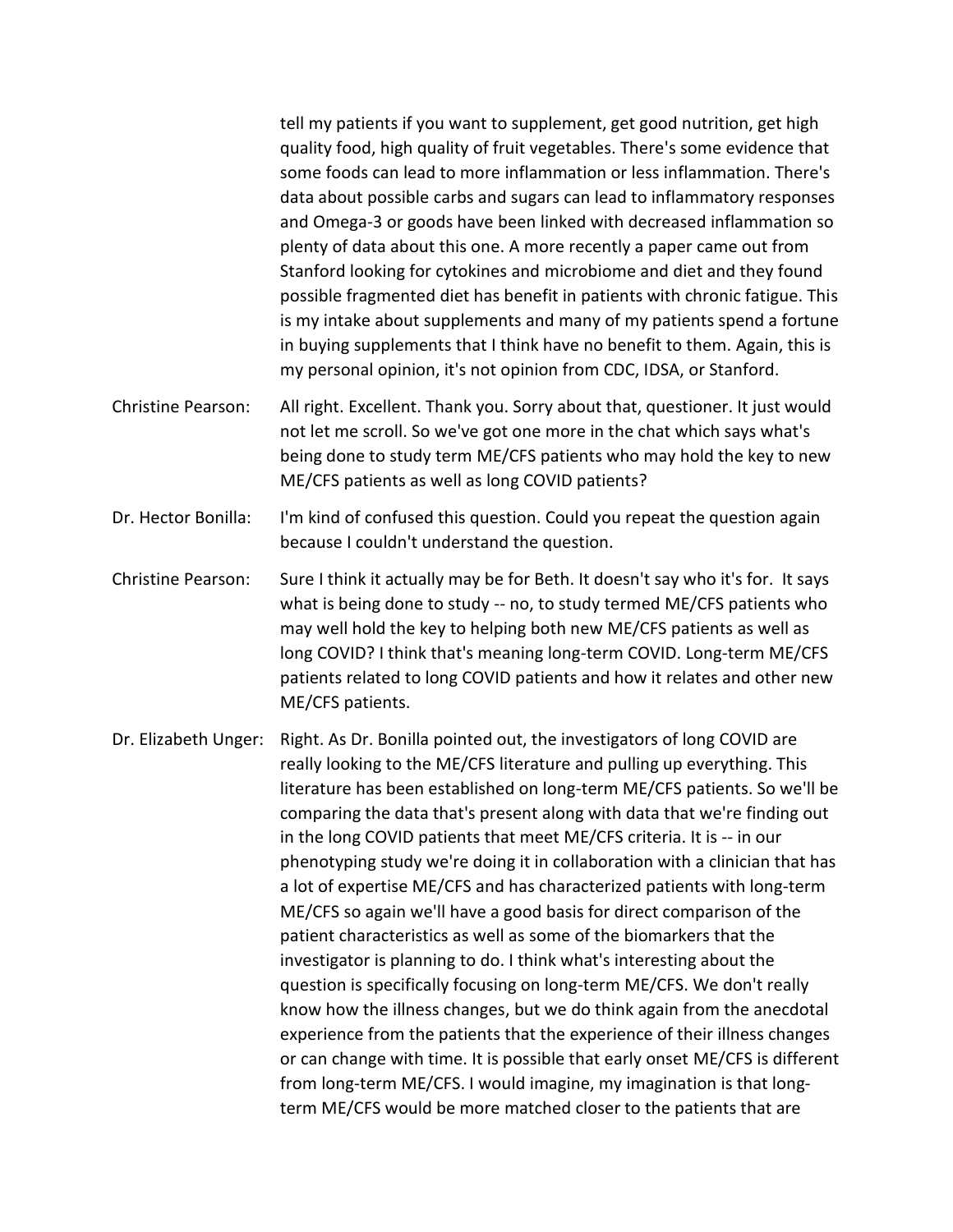presenting with long COVID just again because of the duration of illness and the symptoms could change over time. I think we have a lot of really good questions and a lot of attention now focused on this really, really important question. Dr. Bonilla, please comment as well because you're involved in these studies.

Christine Pearson: Dr. Bonilla, did you have anything you want to say about that?

Dr. Hector Bonilla: I think it's about the same question, I think different kind of my own perspective in persons with chronic fatigue syndrome is when they started the disease, the disease doesn't change, it waxes and wanes when the people overdo with crashes. But once it started, I see people with the same condition for decades. When I saw the disease 20 years ago, any changes, some days, I'm worse, sometimes better and go to the same baseline of chronic fatigue. So something established and I feel it's going to be -- people are persistent, I don't know for how long, is going to be similar thing that we see now in chronic fatigue patients could be the same thing we're going to see in post COVID. The two cases that I illustrated, I tend to present different cases with different viruses but leading to the same kind of condition. So it's something like many viruses that they can triggered this kind of immune responses and this persistent or this abnormal responses that lead into chronic fatigue syndrome. The study by Jarred Younger show the correlation between cytokines and fatigue syndrome is kind of interesting because they are about this kind of about -- it could be waxing and waning, it could be leading the symptoms of this kind of patients. Who is the driver of this kind of cytokine is not clear, possible a failing of the regulatory mechanism of how to control inflammation and immune responses is one possibility. Maybe some virus particles in the body and that could be activated as immune response is possible. So it's an area that's still in active investigation. We don't have clear answers. But time is going to tell and we have a great opportunity that COVID -- COVID was a blessing for chronic fatigue syndrome because we know about infection in people with similar symptoms and we are able to follow up prospectively with those patients and try to identify any potential biomarker that can predict what populations going into chronic fatigue syndrome and which ones they don't. We can identify maybe a genetics marker because we see more in females than males. Here in Stanford majority of the population I see is white population, maybe because of the area, could be a factor, but it's something like see that in the study I present to you, majority of the people were white. So there are areas still very in research, for example, for me my study and we ask the question why see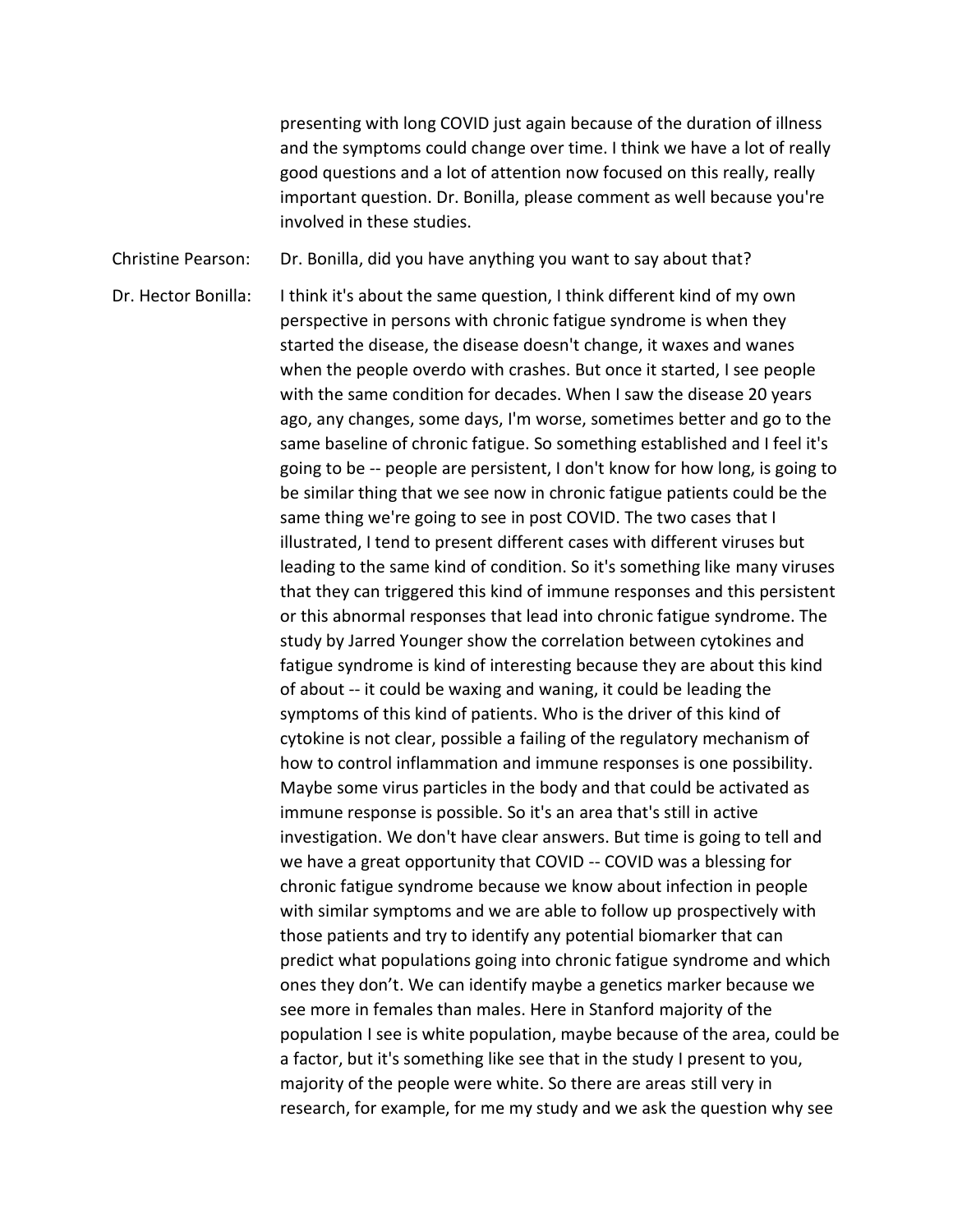more post COVID symptoms in patients with mild to moderate disease. I don't see many people have been in ICU in the hospital. So it's not clear to me but possibly have to do with immune responses. We know in people with mild COVID they have a low antibody response the duration is shorter compared with people with severe COVID and they been in the hospital in ICU on the vent, they have high antibodies and duration is longer. Maybe those people have antibodies able to neutralize viral particles and less COVID. We don't know. But I think this kind of research is going to give you keys to understand this kind of chronic fatigue syndrome or post-viral syndromes more clearly. I think we make a terrible mistake to call it chronic fatigue because people start thinking those people are lazy and don't want to work but that's not the case. I blame the physicians who give it names and they want to corrupt this illness and they do not try to advance and understand what happen with these patients. When you see the patients suffering, I get angry with myself, I angry with my colleagues, why we did these things wrong from the beginning and instead to paying attention and try to read the issues that the patient have every single day.

Christine Pearson: Thank you. So, a few more questions. We'll go to Denise next.

Denise: Hello. Dr. Unger was recently quoted as saying that the Social Security Administration is doing its quote due diligence in gathering information from all sources to be prepared end quote with regards to the significantly increased numbers of patients with ME as a result of acute COVID-19. What are the data sources that CDC is using to provide data to FSA, what symptoms are required in that data, and what definition is CDC using to compile this data?

Dr. Elizabeth Unger: We have not provided exact data or numbers to my knowledge to SSA. We've had conversations with SSA in interagency discussions about post-COVID conditions. For post-COVID conditions we're very much in a descriptive phase and we are characterizing all of the phases of the -- all of the facets of the illness and the -- at this point we have stuck with our four week time frame as a point to start looking at patients that have not recovered. We recognize that the time between 4 and 12 weeks many patients will still continue to recover slowly and at 12 weeks it kind of does tend to plateau out. The reason that we suggest starting at four weeks is that so that supportive care can be given if a patient is not on an appropriate trajectory to recovery. So, all of the discussions right now, rather than formal definitions that exclude or included patients, we are trying -- we are trying to be very descriptive and describe patients that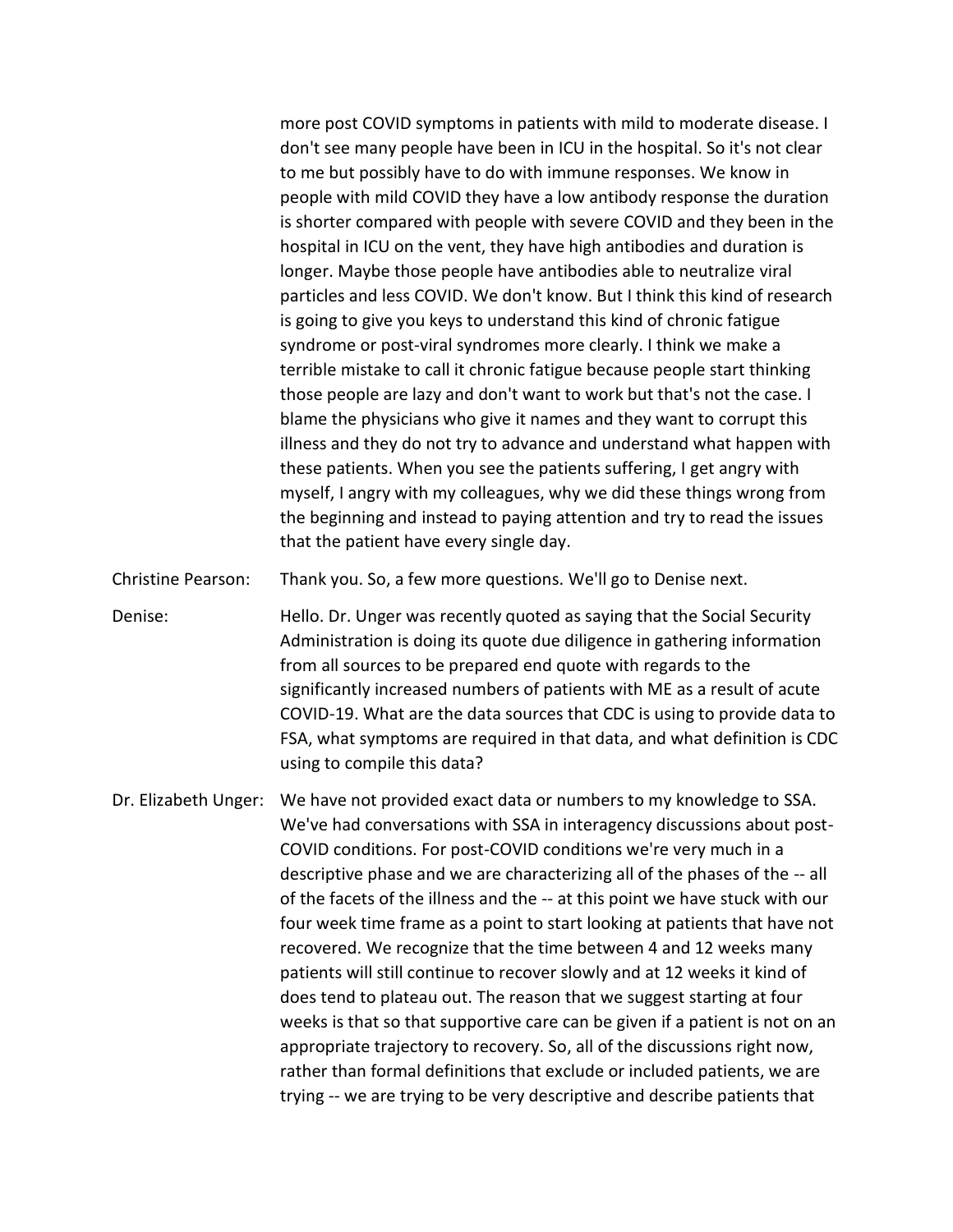|                           | have -- that are not recovering from COVID in the way we anticipate. This<br>allows for being sure that we understand all of the phenotypes of the<br>problems patients would have from the direct organ damage that can<br>come from SARS, from the problems that can come from any chronic<br>serious illness such as post-ICU syndrome, to the very symptomatic<br>debilitating problems that happen in the absence of test abnormalities.<br>So there's a number of things that are going on in these patients.                                                                                                                                                                                                                                                                                                                                                                                                                                                                                                                                                                                                          |
|---------------------------|------------------------------------------------------------------------------------------------------------------------------------------------------------------------------------------------------------------------------------------------------------------------------------------------------------------------------------------------------------------------------------------------------------------------------------------------------------------------------------------------------------------------------------------------------------------------------------------------------------------------------------------------------------------------------------------------------------------------------------------------------------------------------------------------------------------------------------------------------------------------------------------------------------------------------------------------------------------------------------------------------------------------------------------------------------------------------------------------------------------------------|
| <b>Christine Pearson:</b> | Thanks, Dr. Unger. Next question comes from Ben. I'm not going to try to<br>mangle your name. I'm sorry. Are you still here, Ben?                                                                                                                                                                                                                                                                                                                                                                                                                                                                                                                                                                                                                                                                                                                                                                                                                                                                                                                                                                                            |
| Ben:                      | Hi. Can you hear me now?                                                                                                                                                                                                                                                                                                                                                                                                                                                                                                                                                                                                                                                                                                                                                                                                                                                                                                                                                                                                                                                                                                     |
| <b>Christine Pearson:</b> | Yes, I can. Thank you.                                                                                                                                                                                                                                                                                                                                                                                                                                                                                                                                                                                                                                                                                                                                                                                                                                                                                                                                                                                                                                                                                                       |
| Ben:                      | All right. Thank you. First off, I wanted to say a quick thank you. I know<br>that CDC sent around the program updates before this call and that was<br>very much appreciated as a person with ME to follow along. So, thank<br>you for that and I hope that will be a continued change for SEC calls. That<br>was an improvement. I'm going to read my question because I'm having<br>cognitive troubles and that will be simpler. I want to clarify something<br>that you said, Dr. Unger about the CDC not planning to publish the<br>evidence review. My question is upon that has the CDC decided to allow<br>Oregon Science and Health University PC to publish the review<br>themselves if they want to. That's what happened with the previous<br>review that was done for AHRQ. So, what you've stated in your program<br>updates doesn't actually clarify for me whether we can expect the review<br>to be published in an academic journal or not. I would note you told us<br>ME Action in 2018 that CDC could have some say in whether CDC publish<br>the review themselves so could you clarify that question. |
| Dr. Elizabeth Unger:      | We've had conversations with OHSU and the investigators that did the<br>work on it and they understand that we do not want to have this<br>submitted for peer review publication and that's their plan.                                                                                                                                                                                                                                                                                                                                                                                                                                                                                                                                                                                                                                                                                                                                                                                                                                                                                                                      |
| <b>Christine Pearson:</b> | Next, Teresa, I'm not sure how you pronounce it. Doesn't look like it's<br>unmuting. Hello.                                                                                                                                                                                                                                                                                                                                                                                                                                                                                                                                                                                                                                                                                                                                                                                                                                                                                                                                                                                                                                  |
| Teresa:                   | Hi. Sorry about that. Thanks so much, Dr. Unger for your program<br>updates and Dr. Bonilla for your presentation. Dr. Unger, will the final<br>findings of the EPC review align with the NICE review which concluded all<br>the evidence from all the review GET studies was population indirect,<br>that is not applicable or not generalizable to people with ME/CFS, or does<br>the EPC review continue to misleadingly indicate that the GET evidence                                                                                                                                                                                                                                                                                                                                                                                                                                                                                                                                                                                                                                                                   |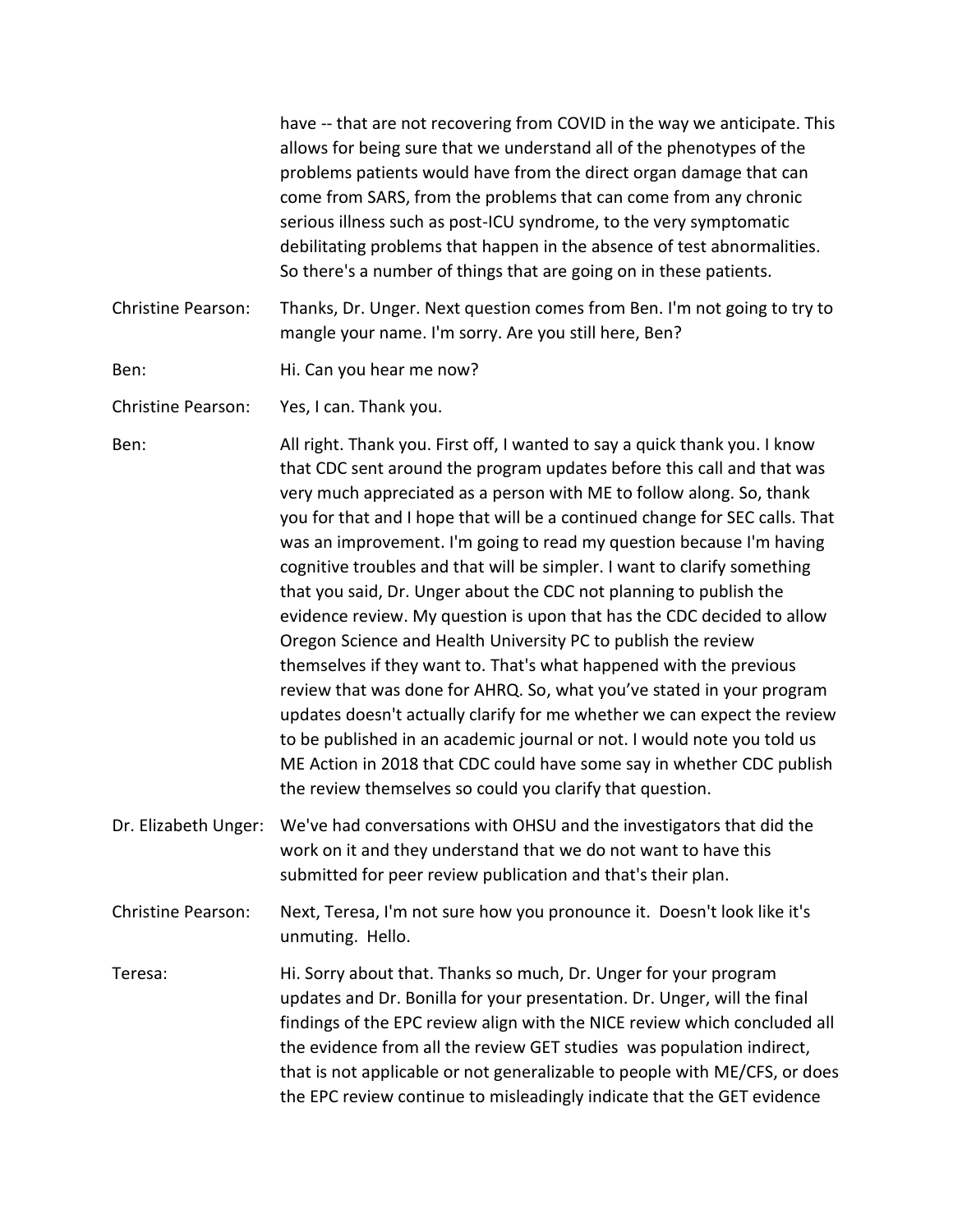|                           | base is applicable to people with ME/CFS, that is that GET treatments are<br>moderately effective for people with ME/CFS as defined by CDC and by<br>the better most updated case definitions?                                                                                                                                                                                                                                                                                                                                                                                                                                                                                                                                                                                         |
|---------------------------|----------------------------------------------------------------------------------------------------------------------------------------------------------------------------------------------------------------------------------------------------------------------------------------------------------------------------------------------------------------------------------------------------------------------------------------------------------------------------------------------------------------------------------------------------------------------------------------------------------------------------------------------------------------------------------------------------------------------------------------------------------------------------------------|
| Dr. Elizabeth Unger:      | Okay. So, in the details of the systematic review, they do break it down<br>by case definition. It's clear in that section the limitations of the evidence.<br>In a simplified description in the appendix or in the -- in one version of<br>the abstract, it can be, some of these details can be missed. We're<br>working on clarifying that, making it clearer that there is a difference<br>depending on the population that you're looking at. But regardless of the<br>data that's there -- regardless of the population, however you look at it,<br>the evidence is not strong, and we agree with NIH that what is needed is<br>treatment trials for ME/CFS patients that are appropriately powered and<br>have validated end points. The field is desperately in need of that. |
| <b>Christine Pearson:</b> | Thanks, Dr. Unger. We let the questions go a little bit longer this time<br>because of the length of Dr. Bonilla's presentation but I think we have<br>time for just one more question. The next person in line is Michelle. I<br>don't have your last name. I apologize.                                                                                                                                                                                                                                                                                                                                                                                                                                                                                                              |
| Michelle:                 | Hi. Can you hear me?                                                                                                                                                                                                                                                                                                                                                                                                                                                                                                                                                                                                                                                                                                                                                                   |
| <b>Christine Pearson:</b> | Yes.                                                                                                                                                                                                                                                                                                                                                                                                                                                                                                                                                                                                                                                                                                                                                                                   |
| Michelle:                 | Hi thank you, thank you guys for your time today. As someone who has<br>recently progressed from mild to moderate ME this past calendar year<br>because I was unaware that this is what I had in addition to a primary<br>immunodeficiency. I have been pretty horrified by the state of affairs out<br>there for folks with ME and the number of people that don't have access<br>to a physician, let alone a specialist. What do you recommend for people<br>out in the wilderness, probably not an easy one to answer, and does the<br>CDC or other -- or another entity have maybe a consulting physician or<br>something that a primary care could tap into? It's bad out there. People<br>don't have anyone to turn to.                                                          |
| Dr. Hector Bonilla:       | Can I answer this. I concur with you. I think they get frustrated because<br>one, many colleagues don't believe in this illness so try to find a provider<br>willing to listen is very difficult. This condition hasn't been made to<br>medical schools. Medial students have been not taught about chronic<br>fatigue syndrome, one of the limitations. So lack in education. However,<br>the CDC start putting a pilot study, I'm part of this pilot study, it's called<br>ECHO program, that we are going to take a team of primary care<br>physician who have patients with post-COVID syndromes and try to<br>educate them about this illness, they present the cases and we can advise                                                                                           |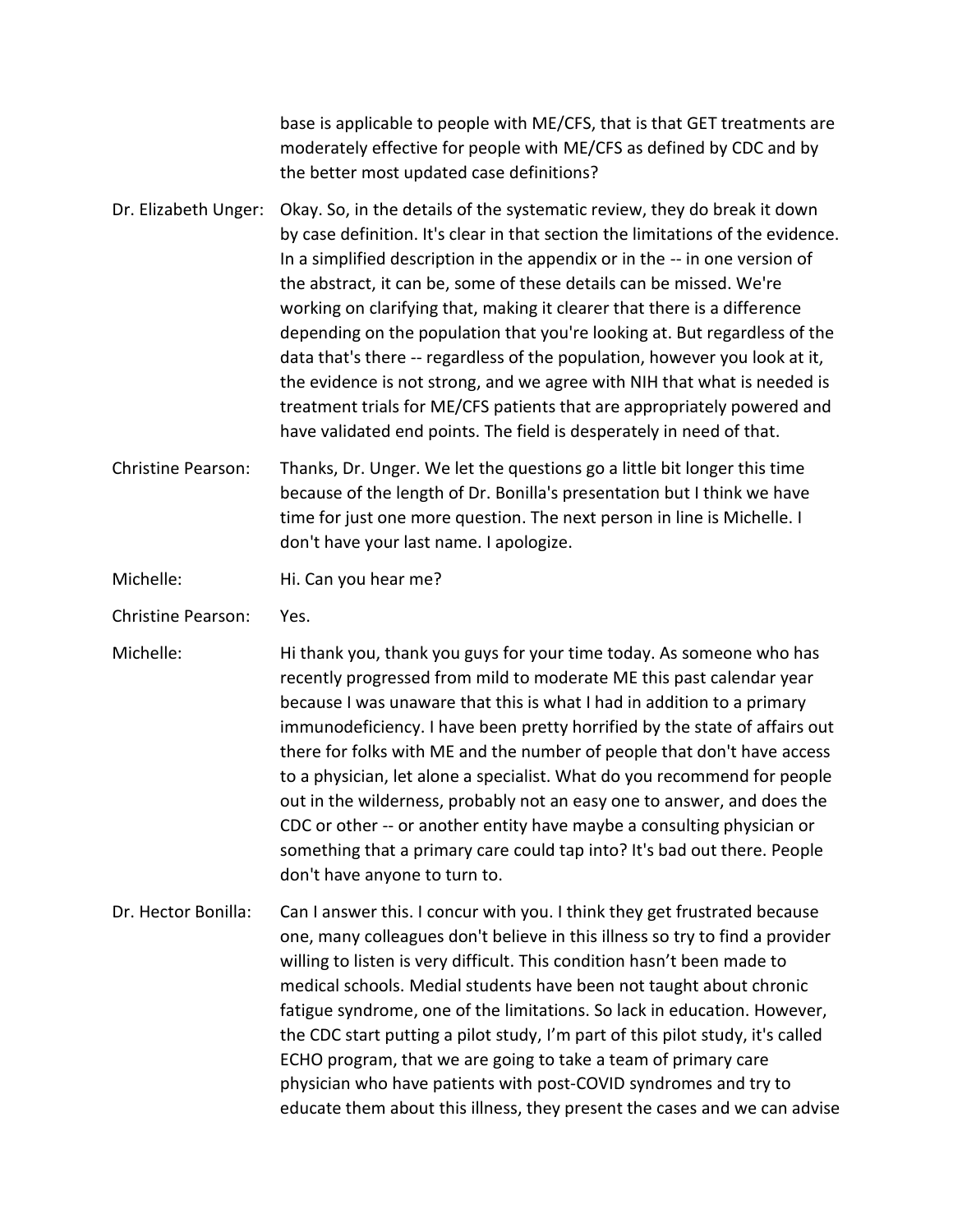them we compare with a control and see if it's beneficial. This study is beneficial and I hope it's going to be beneficial maybe can expand this program for many places in the whole country. I think the problem is the misinformation and lack of education by the primary care physicians and the medical school regarding this kind of problem. It's time to face it, it's time to do something about it. I agree with you. Out in the wild as people struggle with this illness have been mismanaged, dismissed, and it's something that break my heart to see patients in my clinic go through this kind of problems. I think COVID is going to bring new faces in the chronic fatigue area because many people are talking more about the problem. There is some research going on in post-COVID area and hopefully things will be changed and this problem will be taken more seriously.

Dr. Elizabeth Unger: Yeah. Thanks. The project that Dr. Bonilla mentioned is the one I also mentioned with the federally qualified health center. They're the primary contractors on this. We really went to the federally qualified health center because they're primary care centers, they deserve a disadvantaged population, and we want models of care that are accessible to this kind of population. We absolutely agree with you that much more needs to be done and it is terrible that patients don't have access to care. That's our number one request we have over and over again is how to find a clinician that knows about ME/CFS. That's why we've emphasized our medical education projects that we have and we have started to have sections and focus on the medical student education and so we think that the post-COVID condition just the shear onslaught of patients and the fact that doctors will know their patients before they got ill and will be able to be more understanding of what the patients are going through will make a difference but it's going to take concerted effort of excellent clinicians like Dr. Bonilla along with the government to make a difference.

Christine Pearson: Excellent, thanks.

Dr. Elizabeth Unger: Sorry. Go ahead.

Christine Pearson: I just added to the chat there was a suggestion to put in there the clinician coalition website which may be useful for the last question there and also for a couple of others that were in the chat so you might want to check that out. All right. So that brings us to the end of today's call. Thanks so much, everybody, for joining us today and for your interest. We wish you health and strength as we head into the holidays and try to